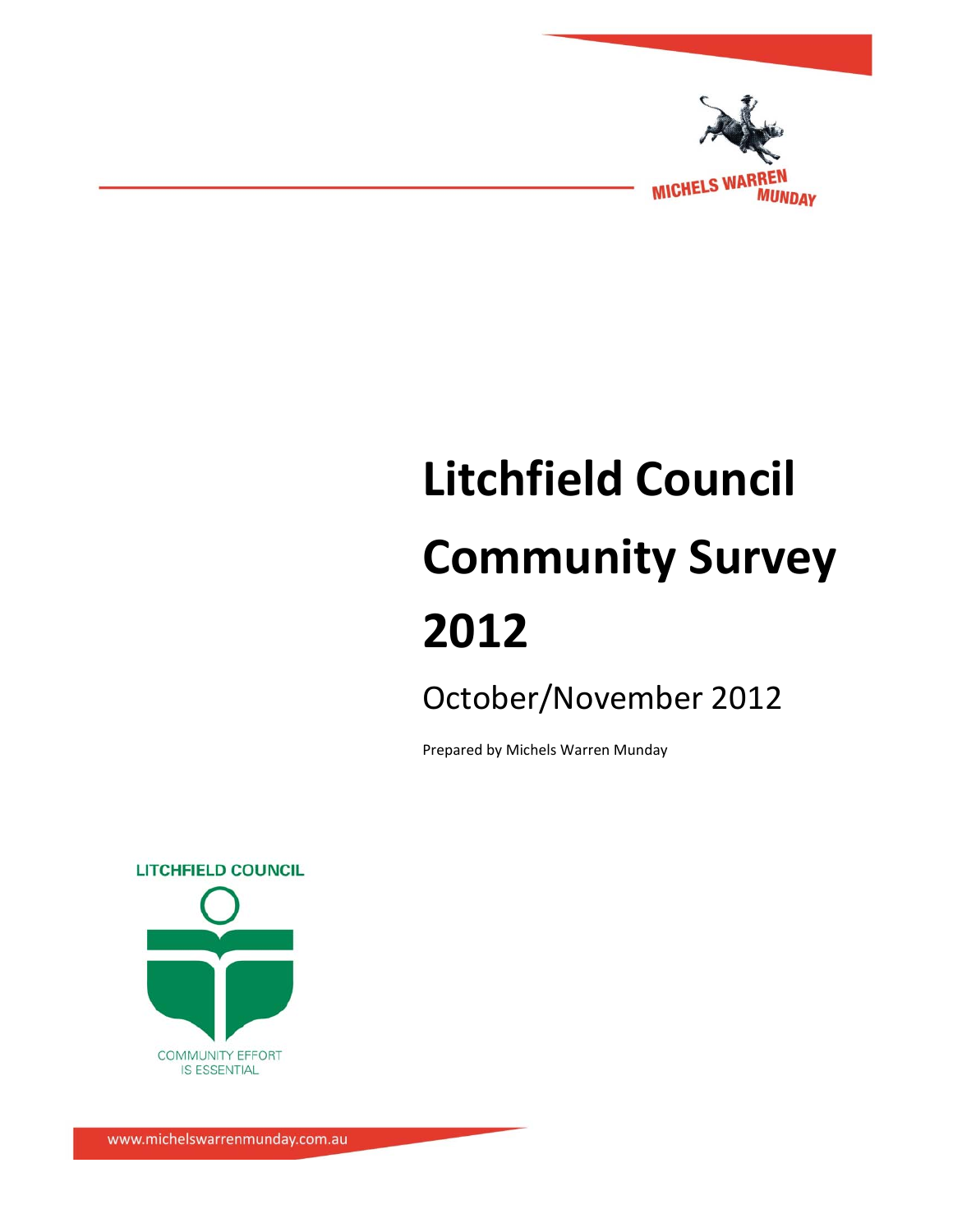## **Table of Contents**

| 1.  |  |
|-----|--|
|     |  |
|     |  |
|     |  |
|     |  |
|     |  |
| 2.  |  |
| 3.  |  |
| 4.  |  |
| 5.  |  |
| 6.  |  |
| 7.  |  |
|     |  |
| 8.  |  |
| 9.  |  |
| 10. |  |
| 11. |  |
| 12. |  |
|     |  |
|     |  |
|     |  |
|     |  |
|     |  |
|     |  |
|     |  |
|     |  |
|     |  |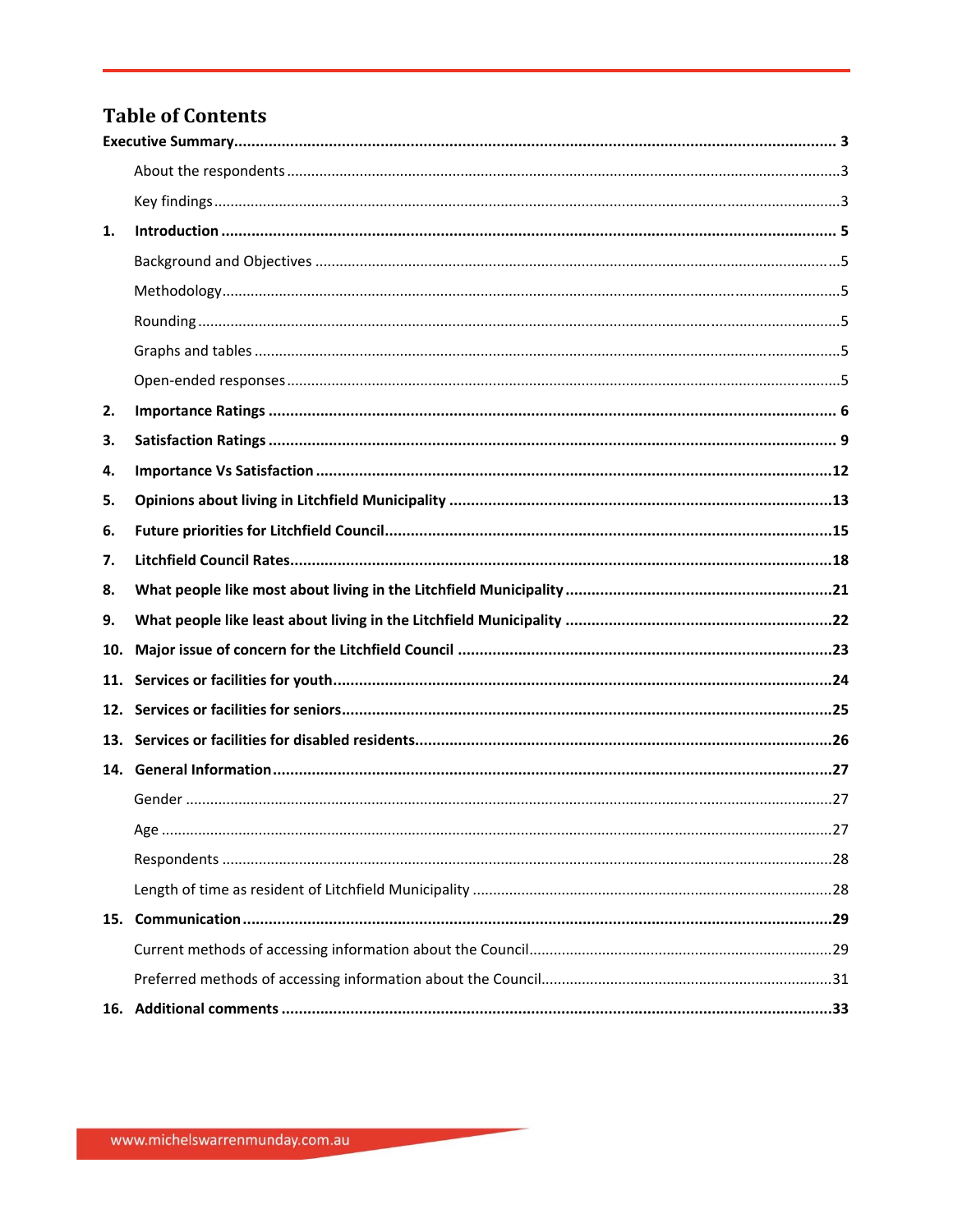## **Executive Summary**

The Litchfield Council Community Survey is an opportunity for Council to hear from people living in the Litchfield Municipality - to find out what people like about living in the Municipality, what they don't like, issues they would like to see Council address, and areas they believe the Council is doing well. This guides Council's future priorities and actions, and provides a benchmark for the future.

#### **About the respondents**

1,145 people completed the Litchfield Council Community Survey 2012. Of these, 57% were female and 44% male. Half of the respondents were aged between 30 and 49. The next most represented age group was 50 to 64, with 34%. The 18 – 29 age group was only represented by 5% and only 1% were under 18.

More than half of the respondents have lived in the Litchfield Municipality for more than ten years. Almost a quarter have lived in the Municipality for one to five years, and 20% for six to ten years. Only six percent have lived in Litchfield Municipality for less than a year.

#### **Key findings**

#### **Satisfaction with the area, services, facilities and issues**

Generally, most people were satisfied with recreation services and reserves, Council's maintenance of public areas parks and reserves, construction and maintenance of roads and street cleaning and litter control.

On the other hand, most people were not satisfied with weed control and domestic and feral animal management and control. Domestic and feral animal management and control was also an area highlighted as needing attention in the 2008 survey.

While satisfaction with recycling services and facilities improved, satisfaction is still split, with almost half being satisfied, and almost half being dissatisfied.

#### **What people like most about living in Litchfield Municipality**

The most common responses regarding what people like most about living in Litchfield Municipality was the privacy, space, peace and quiet, the rural lifestyle, and large blocks. Some said they like that they can have a rural lifestyle close to the centres of Darwin and Palmerston.

#### **What people like least about living in Litchfield Municipality**

While some people liked everything, other comments focused mostly on dog related issues, hoons, the lack of services and facilities generally, the lack of rubbish services, and the lack of an Olympic sized swimming pool.

#### **Priorities for Litchfield Council**

Most respondents believe the top priority for Council in the future should be engaging with the community to hear concerns and seek feedback. Construction and maintenance of roads; weed control; maintenance of public areas, parks and reserves; recreation services and reserves; domestic and feral animal management and control; and recycling facilities were also rated as key priorities for Council.

Most people believe the lowest priorities for Council are art and cultural facilities; promoting Council services, facilities and future activities; and construction and maintenance of footpaths. People also thought sealing roads with additional funds from ratepayers was a low priority.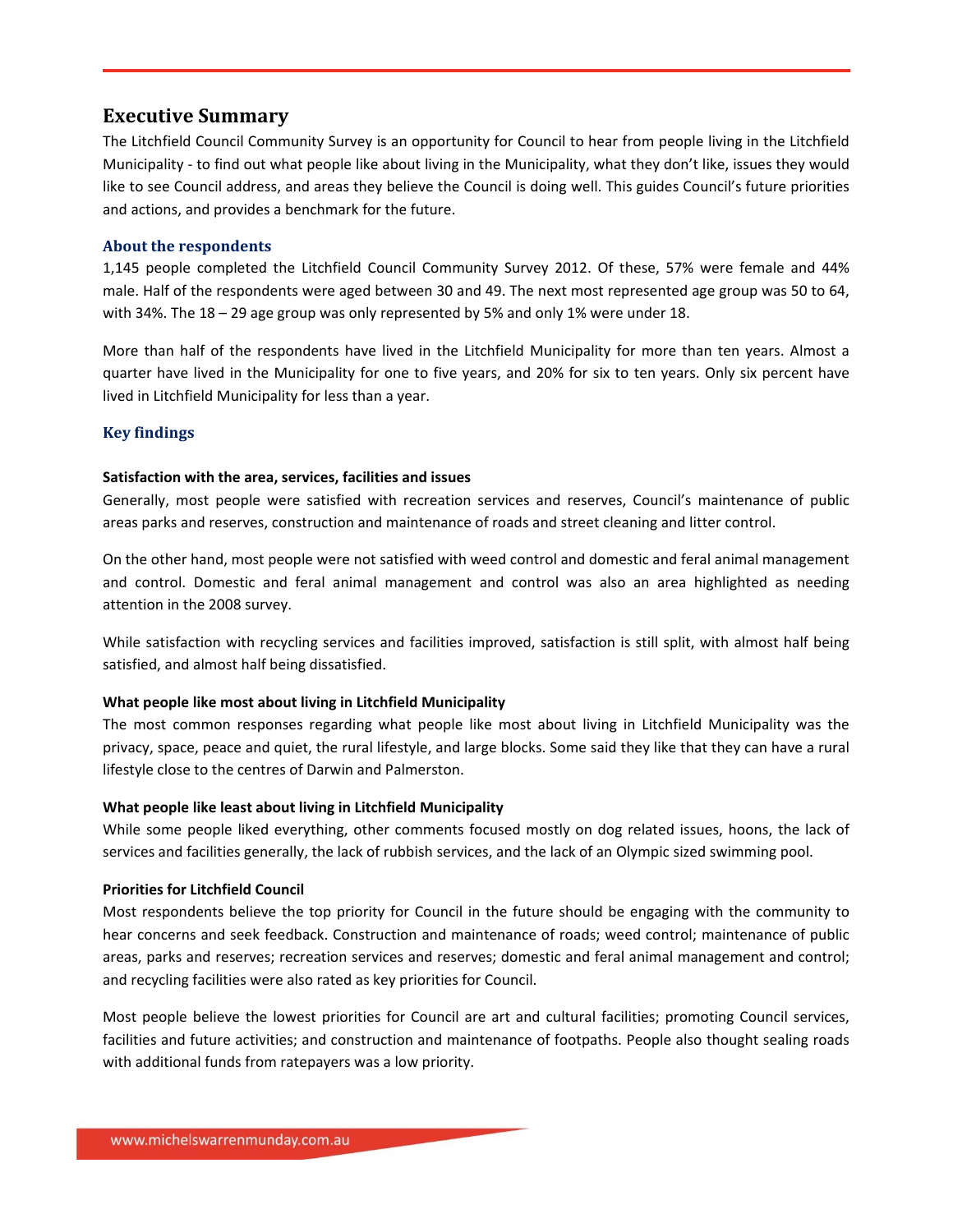#### **Major issues of concern**

There were a wide variety of answers as to what should be major issues of concern for Council. Weeds, roads, rubbish, and maintaining minimum rates were the most common responses. Other responses included dogs, a pool, Inpex village, senior facilities, youth facilities, fire management, recycling, public transport, road signage, traffic management, communication, cemetery fees, future development, keeping rates to a minimum and retaining the rural lifestyle.

#### **Satisfaction with the rates**

Most respondents said they didn't think they were getting value for money for their rates. Common complaints were that rates continue to increase without any corresponding increase to services; people have to pay for their own rubbish removal; and some believe they are paying rates without receiving anything in return.

#### **Youth services and facilities**

The question about youth services and facilities was primarily aimed at young people, however only 6% of respondents were 29 or under, so most of the responses were not from young people. The main suggestions were a pool and/or water park, skate park, sporting facilities, bike paths, and arts and entertainment facilities or services.

#### **Seniors' services and facilities**

The most common responses for seniors' services were transport/bus services, medical facilities, a pool, retirement village, a club or centre and lawn bowls, however the responses varied.

#### **Disabled services and facilities**

Suggestions for disabled services and facilities included transport services, ramps and wheelchair accessible buildings, medical facilities, a pool, and wheelchair accessible paths. Many said they didn't know, and others suggested asking disabled people in the area.

#### **Communication**

While more than half of the respondents said promoting Council services, facilities and future activities should be a low priority, it is possible that the choice of the word "promoting" rather than "communicating" could have influenced this result as in other areas of the survey, respondents indicated they would like information on services and activities. Responses indicate that people place more importance on Council engaging with the community to hear concerns and seek feedback rather than simply promoting facilities, services and activities.

Most respondents said they believe the top priority for Council in the future should be engaging with the community to hear concerns and seek feedback.

69% of respondents said they would like to receive information through the website. Many others said they would like to receive emails or email newsletters.

There are still many people who don't have access to or don't use the internet, so it is essential that Council communicate with ratepayers through a variety of mediums, including the website, electronic newsletters, email, councillors at shopping centres, and the newspaper column.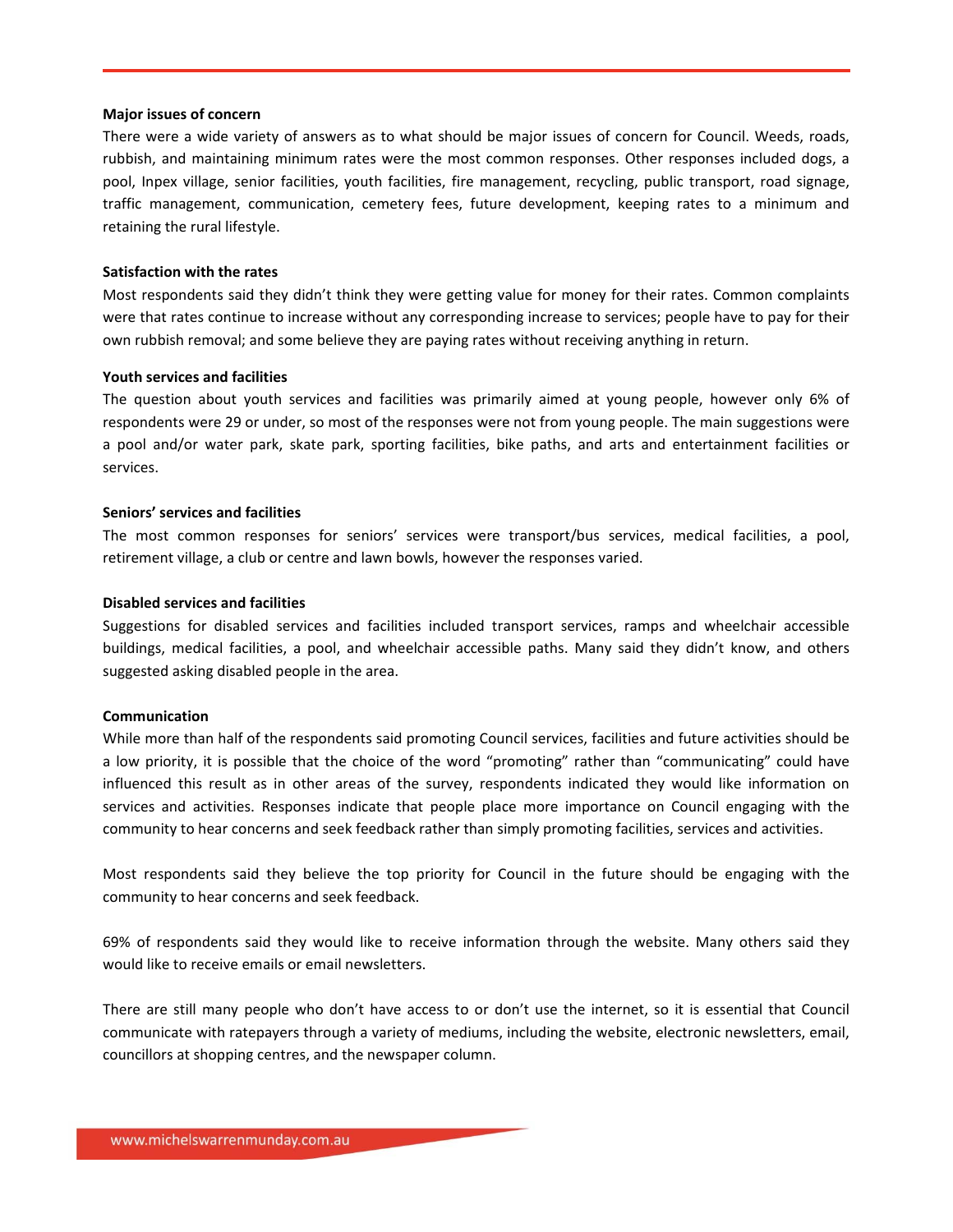## **1. Introduction**

This report has been compiled by Michels Warren Munday, to report on the findings of the 2012 Litchfield Council Community Survey and to compare the results of the 2012 survey with the survey conducted by Litchfield Shire Council in 2008.

#### **Background and Objectives**

The purpose of the 2012 Litchfield Council Community Survey was to:

- ‐ measure levels of importance and satisfaction of services and communication
- ‐ establish benchmarks
- ‐ guide future priorities for Council
- ‐ provide Council with issues, suggestions and comments on its role and services

#### **Methodology**

The 2012 Litchfield Council Community Survey was developed by Michels Warren Munday in conjunction with the Litchfield Council, using the previous survey from 2008 as the basis. Most of the questions in the 2012 survey remained the same as the 2008 survey to enable comparisons and changes in perceptions, attitudes and issues.

Litchfield residents were encouraged to complete the survey online through Survey Monkey, however, understanding not everyone has access to a computer, people were given the option to complete hard copy surveys. Some took up this option, but the majority of residents completed the survey online.

The survey was promoted to residents through the media including press advertising and radio, posters displayed around the area, direct mail to residents including letters and emails, and notices to schools and clubs. It was also promoted on the Litchfield Council website. Litchfield Councillors, including the mayor, made themselves available at central locations like the market and shopping centres to encourage people to complete the survey.

An incentive prize to go in the draw to win \$1000 of fuel was offered to residents who completed the survey. Those who wanted to go in the draw provided their name and contact details.

The survey was open for a period of eight weeks from 1 October to 15 November, 2012.

A total of 1,145 people completed the survey.

#### **Rounding**

In some cases, percentage totals do not add up to 100 percent exactly, due to rounding.

#### **Graphs and tables**

Some of the graphs shown in this report use a rating average with a scale from zero to three or 3.5. This is an average of responses on the scale of 1 to 4.

#### **Openended responses**

The open-ended responses have not been edited, therefore spelling or grammatical errors may be present.

#### **The survey and all survey data from Survey Monkey is supplied in the appendix**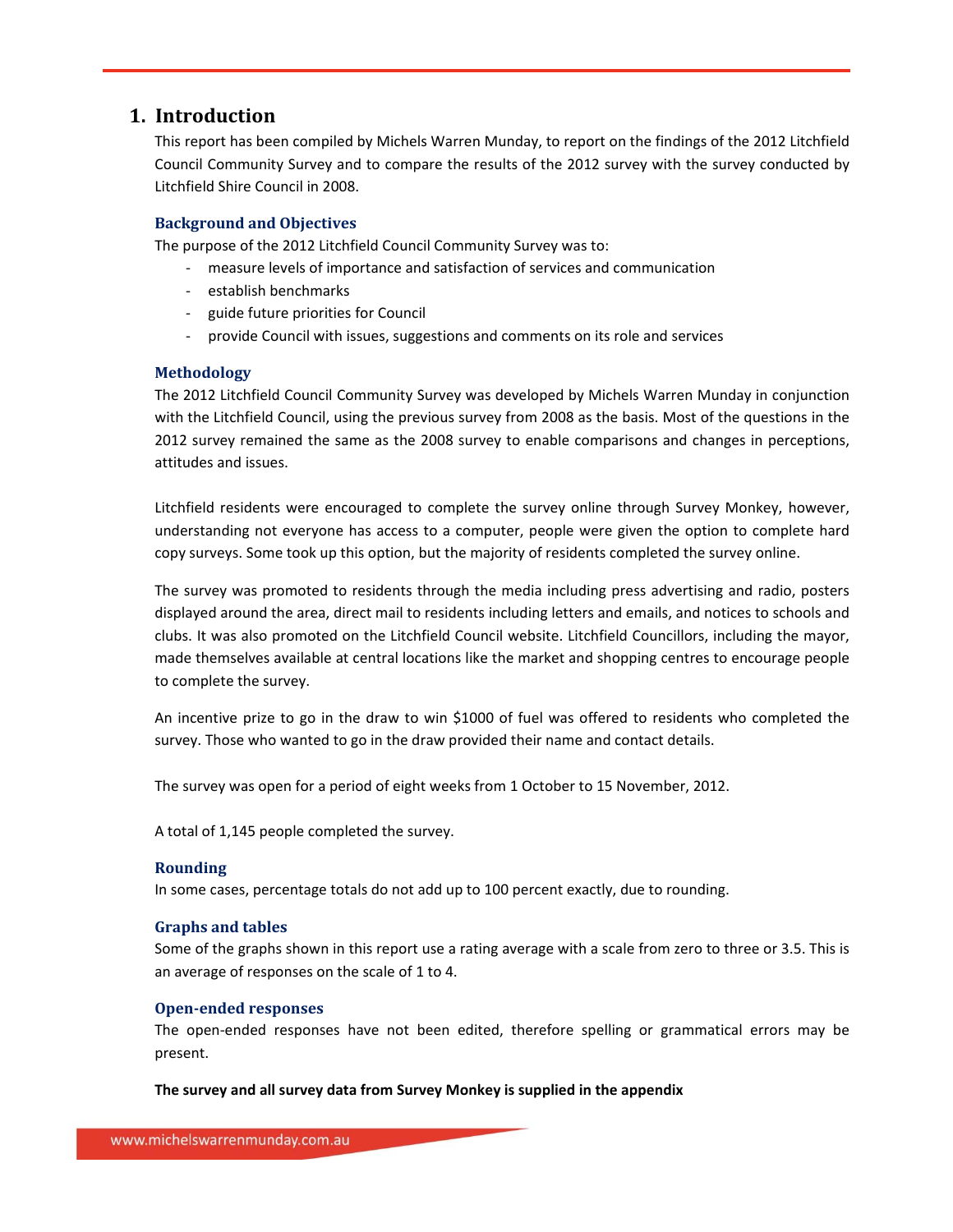## **2. Importance Ratings**

Question three asked respondents to rate the level of importance of services and facilities and issues on a scale of 1 to 4 where **1 is least important** and **4 is very important**. **1,127 people responded to this question**. The following graph illustrates the results in order of rated importance.





The top five issues rated as being **very important** or **important** to respondents were:

- Construct and maintain roads (87%)
- Weed control (81%)
- Maintain public areas, parks and reserves (80%)
- Recreation services and reserves (77%)
- Domestic and feral animal management and control (75%)
- Recycling facilities (72%)

There were nine areas where at least 30% of respondents considered a particular issue to be **very important**.

The top issues that were rated as **least important** (rated 1 or 2) were:

- Art and cultural facilities (64%)
- Promoting Council services, facilities and future activities (54%)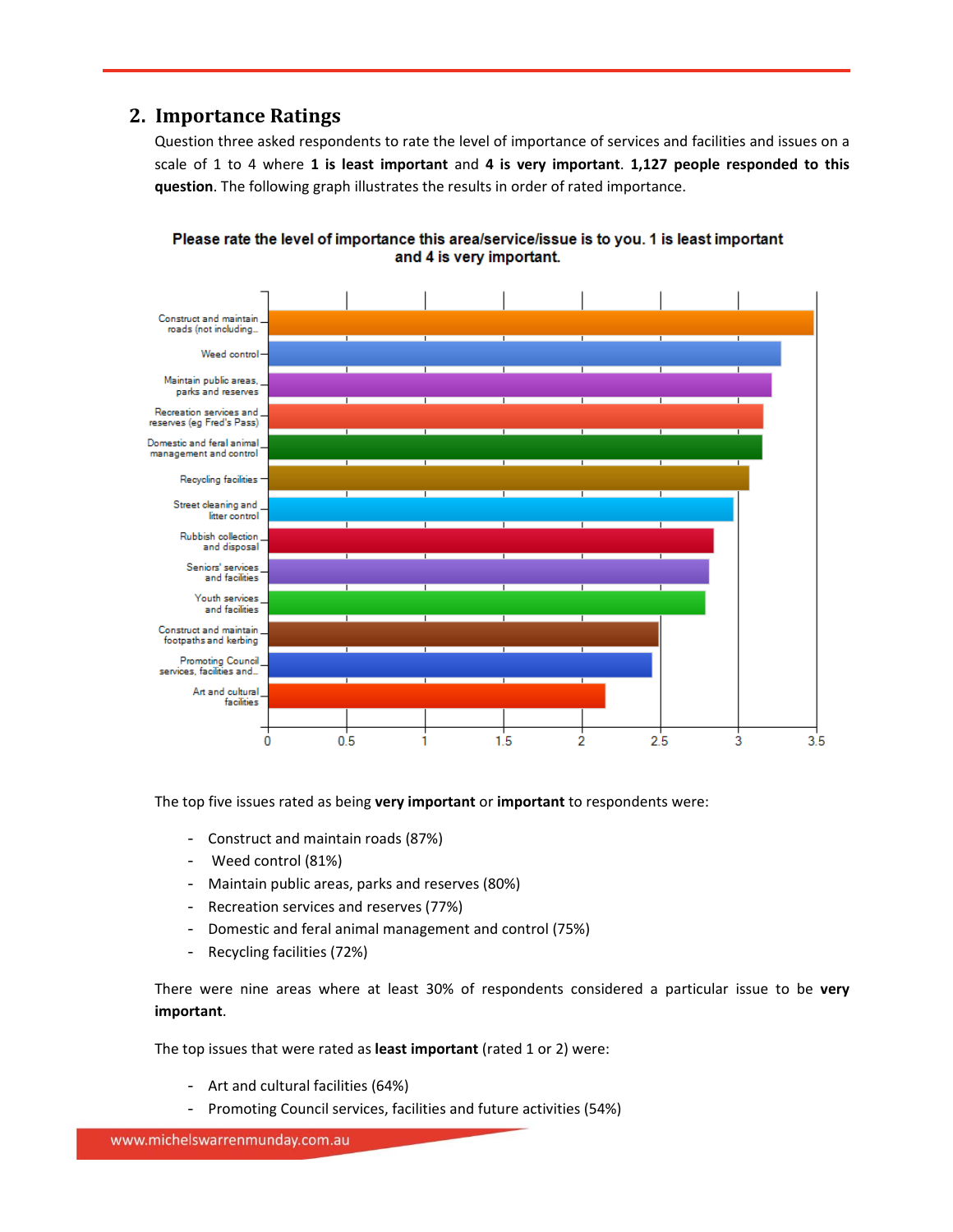- Construct and maintain footpaths and kerbing (50%)

#### **Comparison of importance 2008 and 2012**

The following table compares the responses in 2008 with those in 2012. Please note that while the scale in 2008 was also 1 to 4, the wording was slightly different (not at all important, not very important, quite important and very important), so we have to be careful about comparisons made between the two years, although the data indicates the responses were similar.

|                                     | $\mathbf{1}$<br>Least important | $\overline{2}$ | 3     | 4<br><b>Very important</b> |
|-------------------------------------|---------------------------------|----------------|-------|----------------------------|
| <b>Construct and</b>                | 4%                              | 8%             | 24%   | 63%                        |
| maintain roads (not                 |                                 |                |       |                            |
| including highways                  |                                 |                |       |                            |
| and main roads)                     |                                 |                |       |                            |
| 2008 results                        | 2%                              | 7%             | 42%   | 49%                        |
| <b>Construct and</b>                | 23%                             | 27%            | 20%   | 25%                        |
| maintain footpaths                  |                                 |                |       |                            |
| and kerbing                         |                                 |                |       |                            |
| 2008 results                        | 21%                             | 30%            | 29%   | 20%                        |
| <b>Rubbish collection</b>           | 17%                             | 18%            | 23%   | 37%                        |
| and disposal                        |                                 |                |       |                            |
| 2008 results                        | 13%                             | 13%            | 28%   | 46%                        |
| <b>Recycling facilities</b>         | 11%                             | 15%            | 28%   | 44%                        |
| 2008 results                        | 8%                              | 12%            | 32%   | 49%                        |
| Maintain public areas,              | 6%                              | 12%            | 35%   | 45%                        |
| parks and reserves                  |                                 |                |       |                            |
| 2008 results                        | 3%                              | 11%            | 50%   | 36%                        |
| <b>Recreation services</b>          | 7%                              | 15%            | 34%   | 43%                        |
| and reserves (eg                    |                                 |                |       |                            |
| <b>Fred's Pass)</b>                 |                                 |                |       |                            |
| 2008 results                        | 4%                              | 12%            | 48%   | 35%                        |
| <b>Weed control (and</b>            | 5%                              | 12%            | 33%   | 48%                        |
| pest reduction - 2008)              |                                 |                |       |                            |
| 2008 results                        | 3%                              | 8%             | 40%   | 49%                        |
| <b>Domestic and feral</b>           | 8%                              | 16%            | 29%   | 46%                        |
| animal management                   |                                 |                |       |                            |
| and control                         |                                 |                |       |                            |
| 2008 results                        | 7%                              | 14%            | 35%   | 44%                        |
| Youth services and                  | 14%                             | 20%            | 33%   | 28%                        |
| facilities                          |                                 |                |       |                            |
| 2008 results                        | 12%                             | 17%            | 37%   | 33%                        |
| Seniors' services and<br>facilities | 14%                             | 21%            | 30%   | 31%                        |
| Not included in 2008                | $***$                           | $***$          | $***$ | $***$                      |
| Art and cultural                    |                                 |                |       |                            |
| facilities                          | 30%                             | 34%            | 24%   | 10%                        |
| 2008 results                        | 26%                             | 36%            | 29%   | 10%                        |
| <b>Street cleaning and</b>          | 8%                              | 21%            | 34%   | 35%                        |
| litter control                      |                                 |                |       |                            |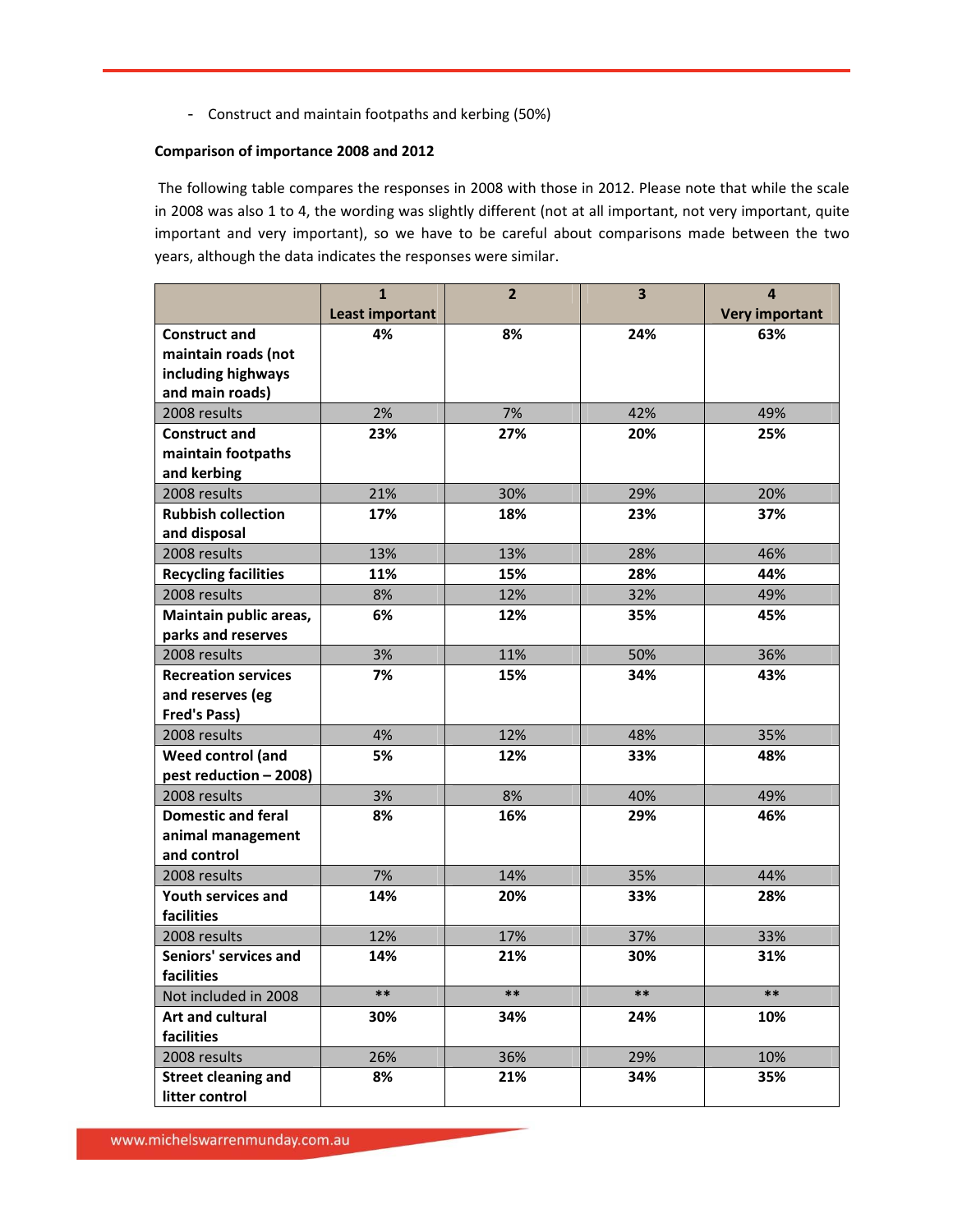| 2008 results                                                                                                                       | 4%    | 10%   | 48%   | 37%   |
|------------------------------------------------------------------------------------------------------------------------------------|-------|-------|-------|-------|
| <b>Promoting Council</b><br>services, facilities and<br>future activities                                                          | 19%   | 34%   | 29%   | 17%   |
| Not included in 2008                                                                                                               | $***$ | $***$ | $***$ | $***$ |
| <b>Availability of</b><br>information on<br><b>Council services,</b><br>facilities and future<br>activities (not<br>included 2012) | 4%    | 15%   | 53%   | 27%   |

- Most respondents consider *construct and maintain roads* as being important or very important. This was followed closely by *weed control*, *maintain public areas, parks and reserves*, *recreation services and reserves*, *domestic and feral animal management and control* and *recycling facilities.*
- Areas that received a lower rating of importance were *art and cultural facilities*, *promoting Council services, and facilities and future activities* and *construct and maintain footpaths and kerbing.*
- The issue rated most highly as being **very important** in both 2008 and 2012 was *construction and maintenance of roads. Weed control* was the next highest rating issue for both years.
- *Art and cultural facilities and construct and maintain footpaths and kerbing* were also considered **least important** or **not at all important** for both surveys.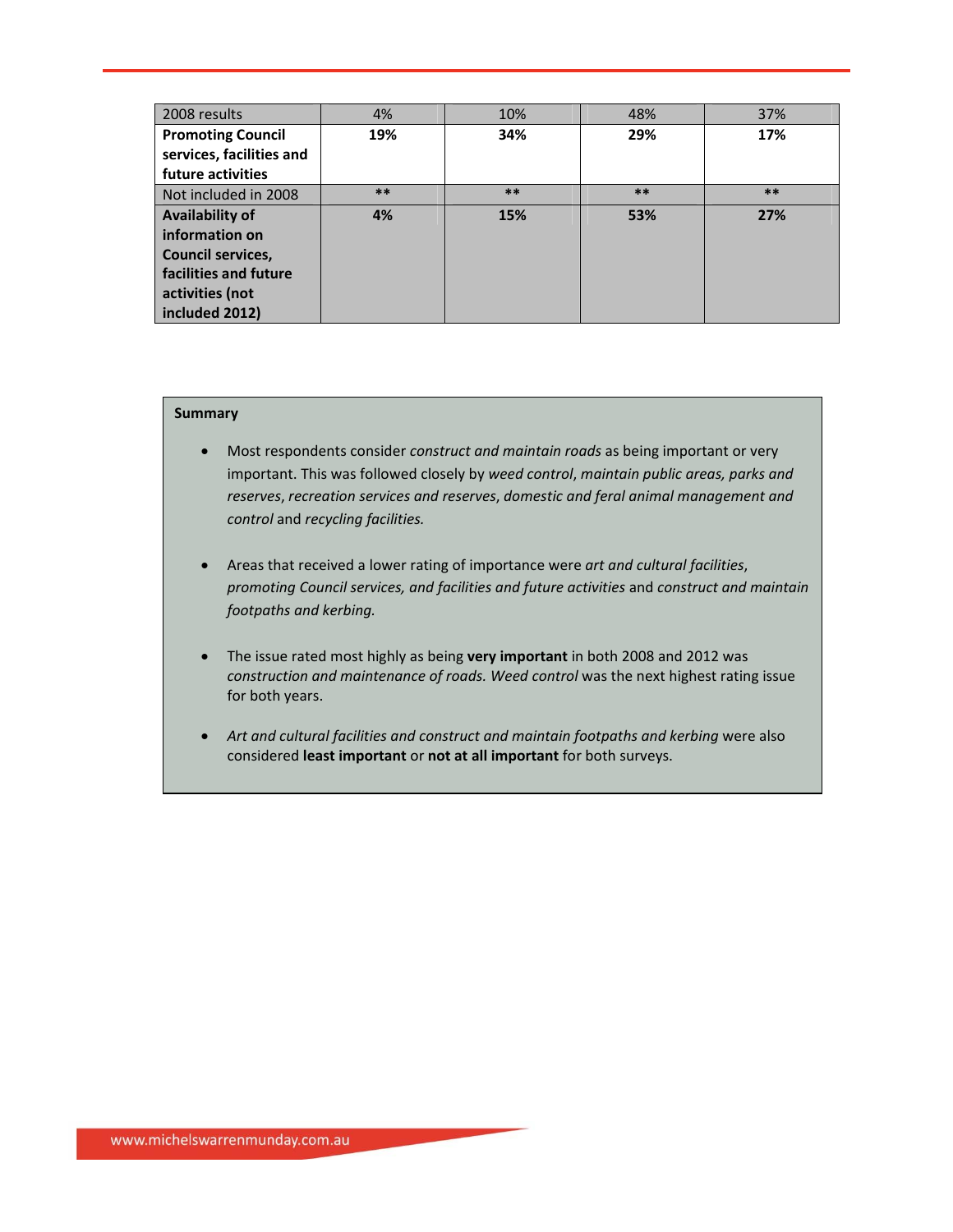## **3. Satisfaction Ratings**

In question four, respondents were asked to rate their level of satisfaction with the area, services, facilities and issues on a scale of 1 to 4 where **1 is least satisfied** and **4 is very satisfied**. **1,102 people responded to this question**. The following graph illustrates the results in order of rated importance.



Please rate your level of satisfaction with the current area/service/issue.1 is least satisfied and 4 is very satisfied.

#### **Very satisfied**

As was the case in 2008, there was not a high rate of response for "very satisfied" in any areas. The top five areas where people were either **satisfied** (rating 3) or **very satisfied** (rating 4) were:

- Recreation services and reserves (72%)
- Maintain public areas parks and reserves (72%)
- Construct and maintain roads (63%)
- Street cleaning and litter control (50%)

Opinion was divided over promoting council services, facilities and future activities, where 44% of people were satisfied or very satisfied, while 44% said they were not satisfied.

#### **Least satisfied**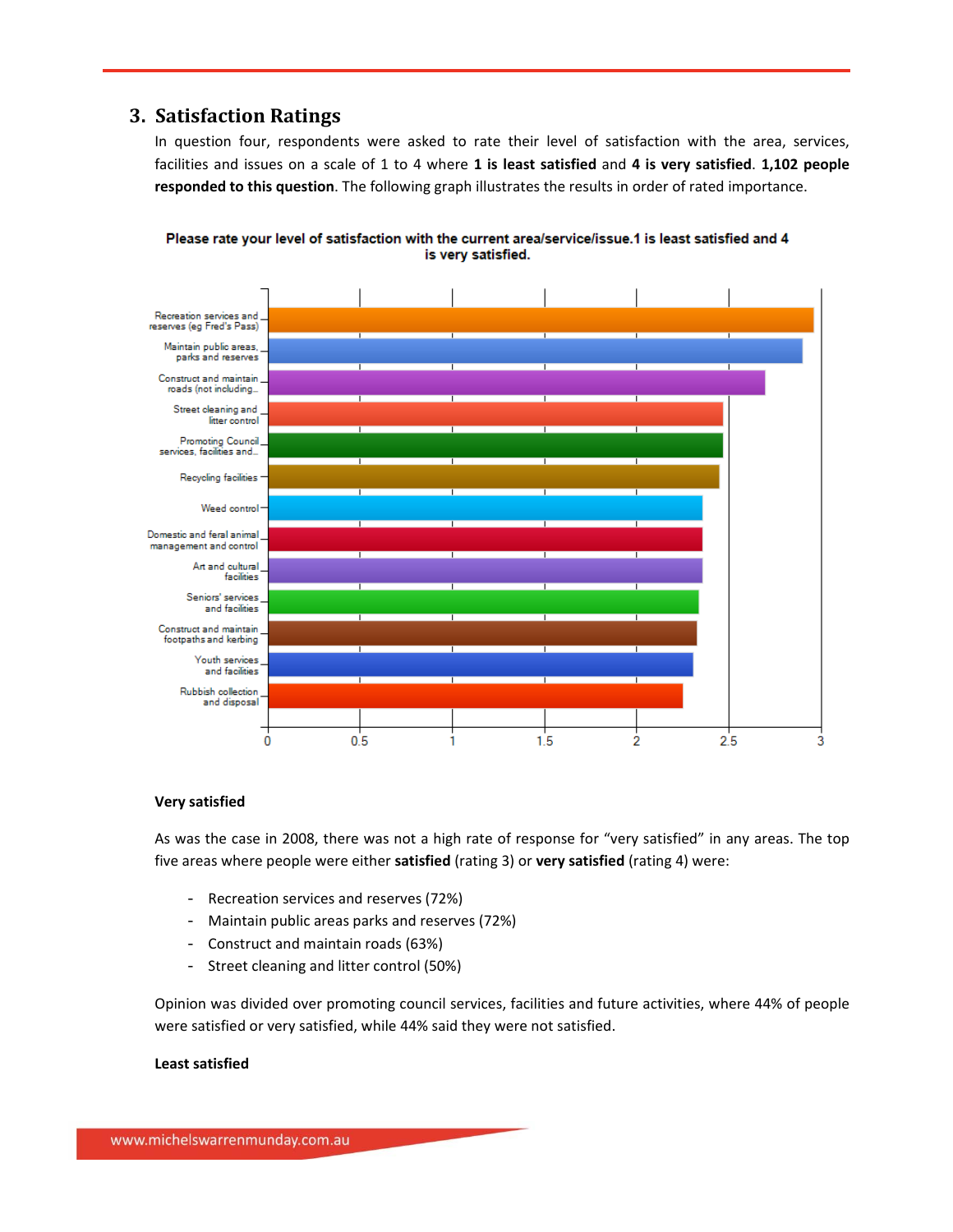The five main areas where people reported being **least satisfied** (rated 1 or 2) were:

- Weed control (51%)
- Domestic and feral animal management and control (51%)
- Rubbish collection and disposal (47%)
- Construct and maintain footpaths and kerbing (44%)
- Youth services and facilities (43%)

The following table compares the responses in 2008 with those in 2012.

#### **Comparison of satisfaction levels 2008 and 2012:**

|                        | $\mathbf{1}$           | $\overline{2}$ | $\overline{\mathbf{3}}$ | $\overline{\mathbf{4}}$ |
|------------------------|------------------------|----------------|-------------------------|-------------------------|
|                        | <b>Least satisfied</b> |                |                         | <b>Very satisfied</b>   |
| <b>Construct and</b>   | 10%                    | 26%            | 48%                     | 15%                     |
| maintain roads         |                        |                |                         |                         |
| (not including         |                        |                |                         |                         |
| highways and           |                        |                |                         |                         |
| main roads)            |                        |                |                         |                         |
| 2008 results           | 9%                     | 26%            | 58%                     | 7%                      |
| <b>Construct and</b>   | 19%                    | 25%            | 28%                     | 9%                      |
| maintain               |                        |                |                         |                         |
| footpaths and          |                        |                |                         |                         |
| kerbing                |                        |                |                         |                         |
| 2008 results           | 16%                    | 26%            | 15%                     | 8%                      |
| <b>Rubbish</b>         | 28%                    | 19%            | 26%                     | 12%                     |
| collection and         |                        |                |                         |                         |
| disposal               |                        |                |                         |                         |
| 2008 results           | 28%                    | 20%            | 39%                     | 12%                     |
| <b>Recycling</b>       | 20%                    | 28%            | 29%                     | 17%                     |
| facilities             |                        |                |                         |                         |
| 2008 results           | 38%                    | 30%            | 26%                     | 6%                      |
| <b>Maintain public</b> | 4%                     | 20%            | 53%                     | 19%                     |
| areas, parks and       |                        |                |                         |                         |
| reserves               |                        |                |                         |                         |
| 2008 results           | 5%                     | 15%            | 68%                     | 12%                     |
| <b>Recreation</b>      | 3%                     | 20%            | 51%                     | 21%                     |
| services and           |                        |                |                         |                         |
| reserves (eg           |                        |                |                         |                         |
| <b>Fred's Pass)</b>    |                        |                |                         |                         |
| 2008 results           | 3%                     | 11%            | 71%                     | 16%                     |
| <b>Weed control</b>    | 18%                    | 33%            | 36%                     | 9%                      |
| (and pest              |                        |                |                         |                         |
| reduction - 2008)      |                        |                |                         |                         |
| 2008 results           | 15%                    | 32%            | 48%                     | 5%                      |
| <b>Domestic and</b>    | 19%                    | 32%            | 35%                     | 9%                      |
| feral animal           |                        |                |                         |                         |
| management and         |                        |                |                         |                         |
| control                |                        |                |                         |                         |
| 2008 results           | 28%                    | 31%            | 35%                     | 6%                      |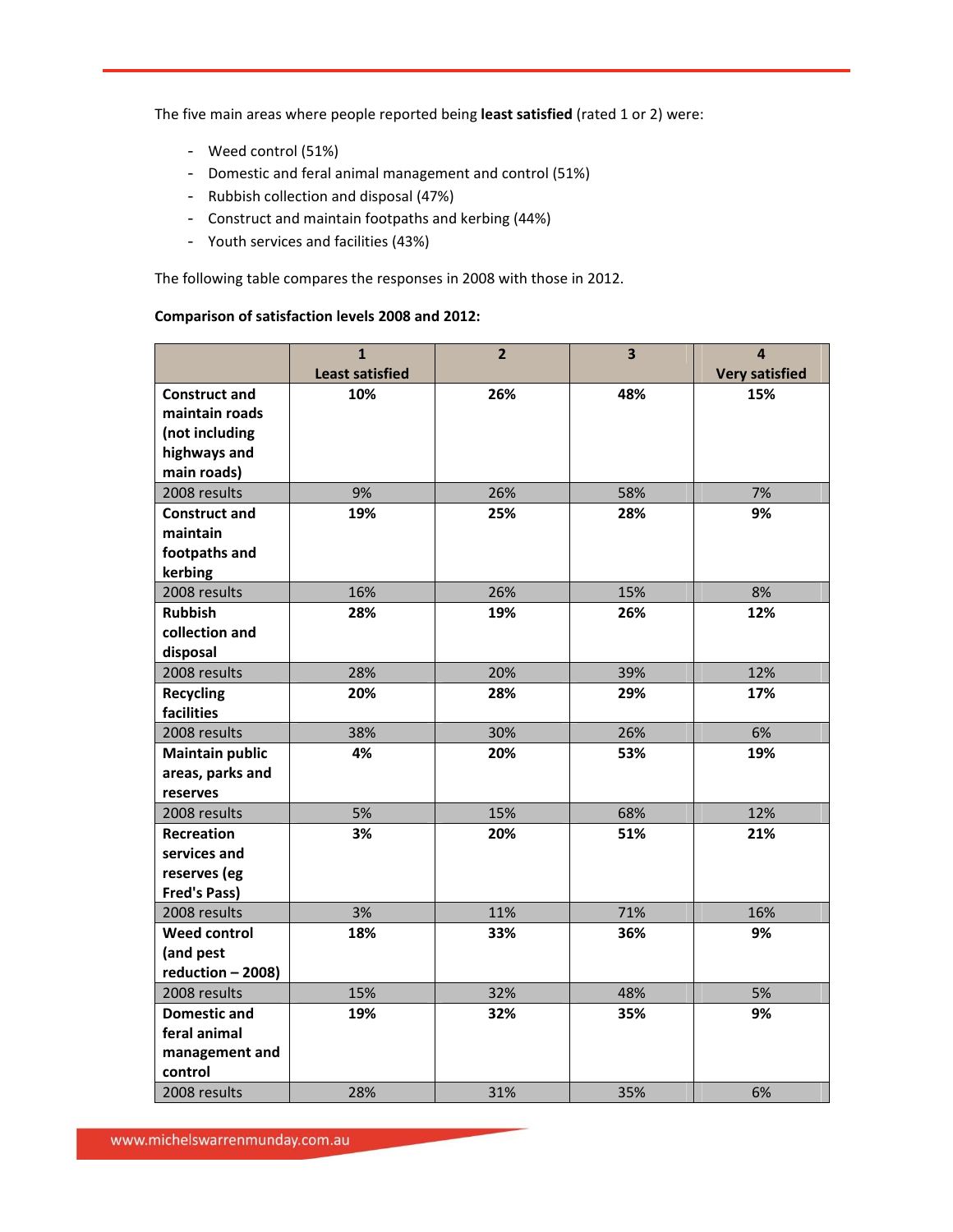| <b>Youth services</b>    | 15% | 28% | 27% | 5%  |
|--------------------------|-----|-----|-----|-----|
| and facilities           |     |     |     |     |
| 2008 results             | 17% | 37% | 43% | 4%  |
| <b>Seniors' services</b> | 13% | 29% | 28% | 5%  |
| and facilities (not      |     |     |     |     |
| included in 2008)        |     |     |     |     |
| <b>Art and cultural</b>  | 14% | 24% | 27% | 7%  |
| facilities               |     |     |     |     |
| 2008 results             | 10% | 22% | 58% | 10% |
| <b>Street cleaning</b>   | 16% | 28% | 39% | 11% |
| and litter control       |     |     |     |     |
| 2008 results             | 12% | 26% | 53% | 8%  |
| Promoting                | 21% | 32% | 35% | 9%  |
| Council services,        |     |     |     |     |
| facilities and           |     |     |     |     |
| future activities        |     |     |     |     |
| (not included            |     |     |     |     |
| 2008)                    |     |     |     |     |
| Availability of          | 14% | 31% | 50% | 4%  |
| information on           |     |     |     |     |
| Council services,        |     |     |     |     |
| facilities and           |     |     |     |     |
| future activities        |     |     |     |     |
| (not included            |     |     |     |     |
| 2012)                    |     |     |     |     |

More than a quarter of respondents selected *not applicable* for youth services and facilities, seniors' services and facilities and art and cultural facilities, therefore the figures for those areas only total around 75%. Other areas where the totals do not reach 100% are also due to people selecting *not applicable*.

- Two areas that received a high rate of response for satisfied or very satisfied were *recreation services and reserves* and *maintain public areas parks and reserves*. *Construct and maintain roads* and *street cleaning and litter control* were two other areas where more than half of the respondents reported being satisfied or very satisfied.
- The two main areas that may need further attention by Litchfield Council are *weed control* and *domestic and feral animal management and control*.
- *Domestic and feral animal management and control* was also highlighted as an area needing attention in the 2008 survey.
- Satisfaction for *provision of recycling facilities* improved from 2008 to 2012 by 20%. In 2008, 68% were not at all satisfied or not very satisfied, while in 2012, 48% were less or least satisfied.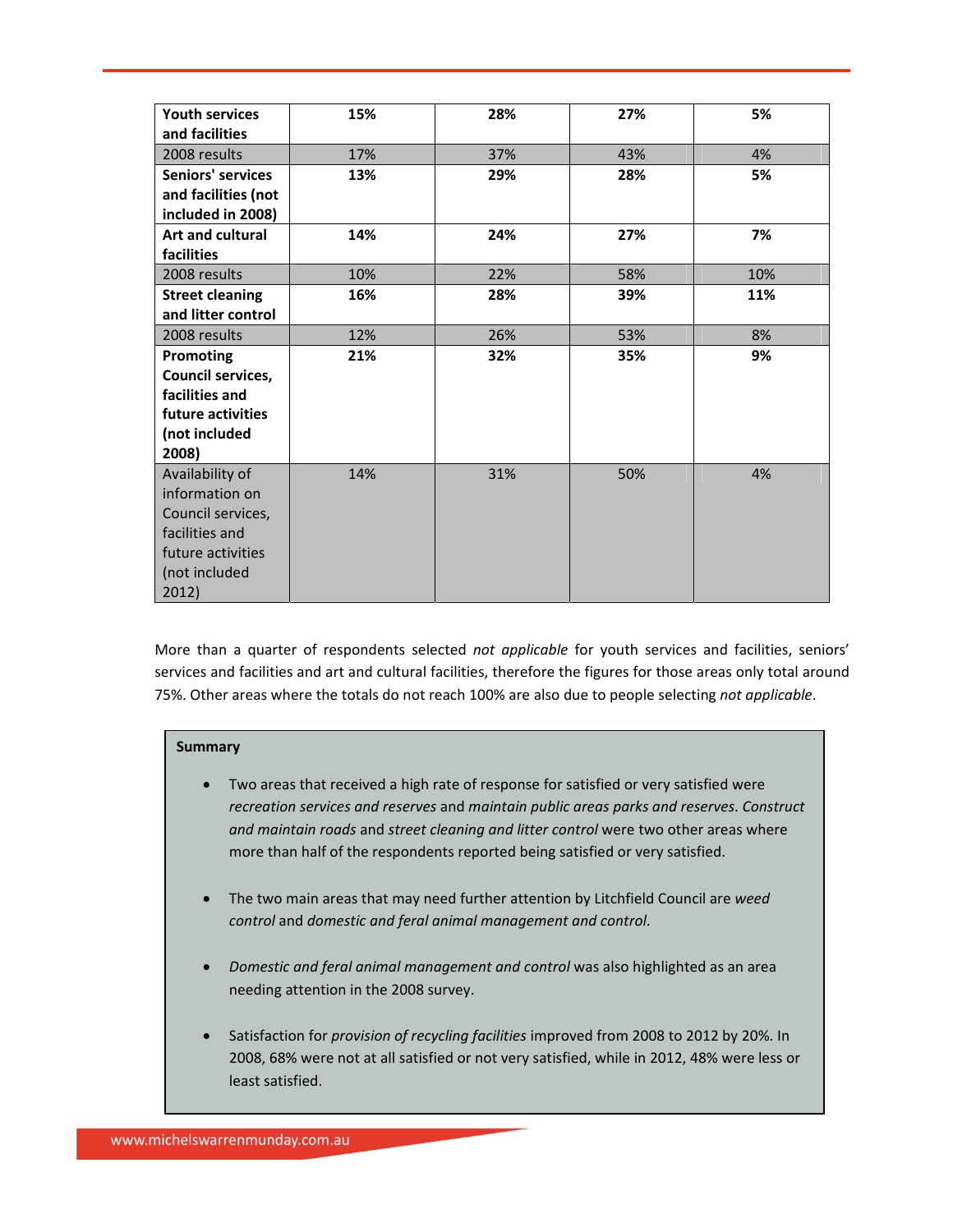## **4. Importance Vs Satisfaction**

The ratings for importance and satisfaction have been cross-referenced to look at how satisfied survey respondents are with the areas they believe are most important.

Looking at the top five areas respondents rated as **very important**, there were two areas where more than half were **less or least satisfied**; two areas where more than half were **satisfied or very satisfied** and one area where it was almost evenly split.

- 63% of respondents said *construct and maintain roads (not including highways and main roads)* was very important, and 15% of respondents were **very satisfied** and 48% said they were **satisfied**.
- Almost half (48%) of the respondents rated *weed control* as very important, whereas only 9% said they were **very satisfied** and 36% were **satisfied**. More than half (51%) of respondents were either **less satisfied** or **least satisfied** with weed control.
- *Domestic and feral animal management and control* was rated as very important by 46% of respondents. Only 9% said they were **very satisfied**, but 35% said they were **satisfied**; More than half (51%) said they were either **less satisfied** or **least satisfied**.
- 45% of people said *maintain public areas, parks and reserves* was very important, and 19% said they were **very satisfied** and 53% said they were **satisfied**. A further 24% said they were either **less satisfied** or **least satisfied.**
- *Recycling facilities* was rated as very important by 44%. 17% were very satisfied, 29% satisfied, and 48% were either **less satisfied** or **least satisfied.**

- If Council is to focus on areas that ratepayers consider very important, two areas in particular may need more focus – weed control and domestic and feral animal management and control.
- Council is obviously performing well with maintenance of public areas, parks and reserves as 72% reported being satisfied or very satisfied.
- Construction and maintenance of roads is an area of high importance where most people reported being generally satisfied.
- Recycling facilities may need some attention as this issue is split with almost half satisfied and almost half not satisfied.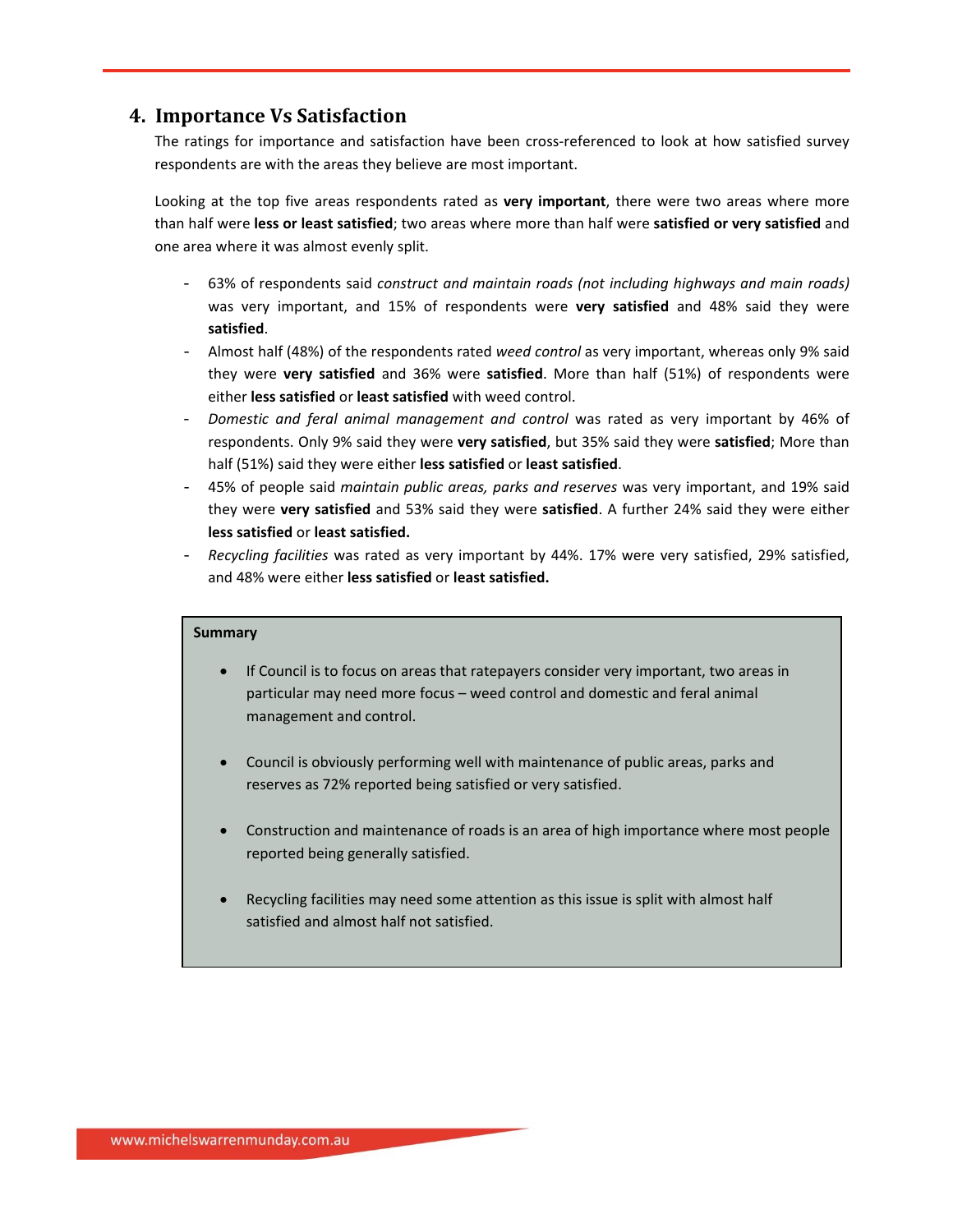## **5. Opinions about living in Litchfield Municipality**

In question five, respondents were asked to indicate their level of agreement with 13 statements, with a rating of 1 to 4, where 1 is **strongly disagree** and 4 is **strongly agree**. **1,125 people answered this question.**



Please indicate your level of agreement with the following statements.1 is strongly disagree and 4 is strongly agree.

People disagreed or strongly disagreed with the statements more than they agreed or strongly agreed.

#### **The top three statements that people either agreed or strongly agreed with were:**

- I would use the Litchfield Council website if all information was provided on the website (69%)
- I know who the Litchfield Mayor is (62%)
- Waste management and garbage disposal is dealt with effectively by Litchfield Council (51%)

#### **The top five statements that people either disagreed or strongly disagreed with were:**

- My local Councillor is readily available to talk to at shopping centres etc. (82%)
- I would be prepared to pay higher rates to receive additional services (79%)
- Litchfield Council delivers value for money (73%)
- I know who my Litchfield Municipality Councillor is (72%)
- Litchfield Council keeps residents well informed about the services and benefits it provides (68%)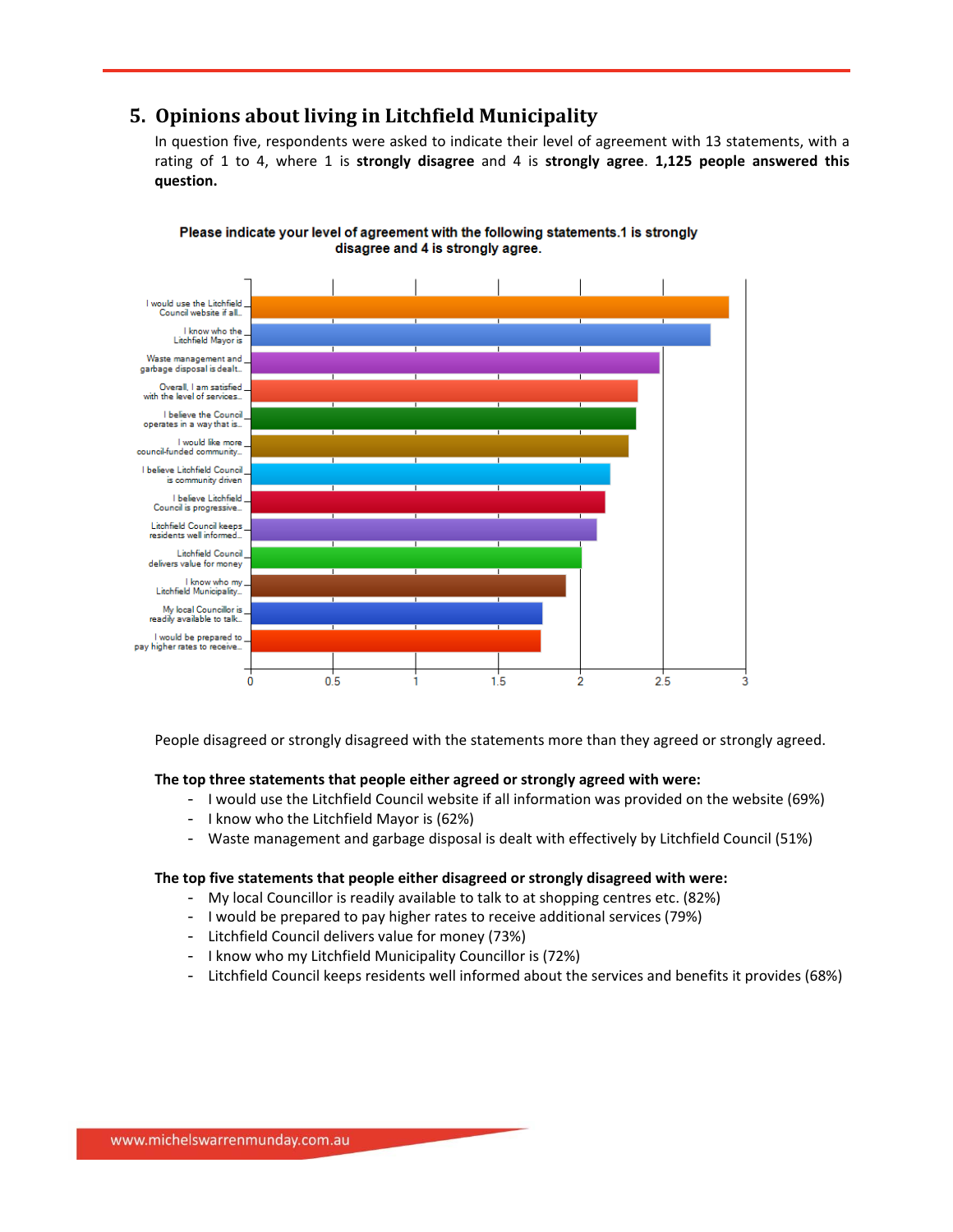- Litchfield Council should place a high priority on ensuring it has a useful and informative website that is regularly updated so ratepayers can access it to receive information on their area and Council. At question five, 69% of people said they would use the website if all information was provided on the site. 69% also indicated at question 19 that they would like to receive information through the website. Given that most respondents said they think Council doesn't keep residents well informed about the services and benefits, the website is an ideal platform to change this.
- Most people know who the Litchfield Mayor is
- Slightly more than half (51%) the respondents said that waste management and garbage disposal is dealt with effectively by Council.
- Many respondents don't believe their local Councillor is readily available to talk to at shopping centres etc
- People indicated they are not willing to pay higher rates to receive additional services
- Most respondents did not think that Litchfield Council delivers value for money
- Most respondents don't know who their Litchfield Municipality Councillor is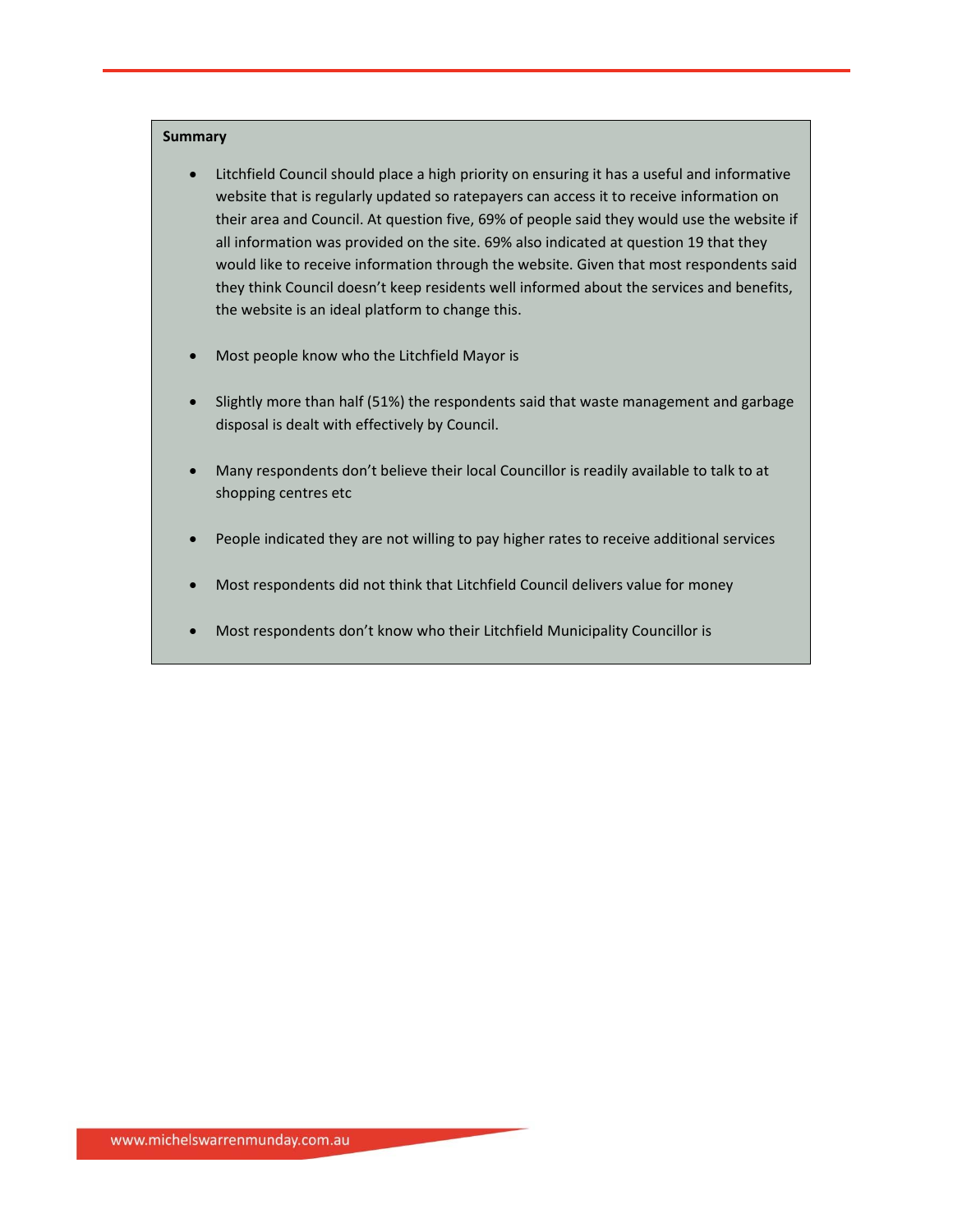## **6. Future priorities for Litchfield Council**

In question 6, respondents were asked to rate the priority level they think Litchfield Council should allocate to **14** areas/issues, where **1 is the lowest priority** and **4 is the highest priority**. **1,122 people responded to this question**. The following graph illustrates the results in order of rated priority.



Looking forward, please indicate the level of priority you think Council should give to each of the following.1 is the lowest priority and 4 is the highest priority.

#### **Highest priorities**

- 83% of respondents think that Litchfield Council should allocate **engaging with the community to hear concerns and seek feedback** to either a high, or highest priority level.
- 74% said **weed control** should be allocated either as a high or highest priority.
- 74% said **maintaining public areas, parks and reserves** should be a high or highest priority.
- 71% said **general maintenance of roads, footpaths and kerbing** should be a high or highest priority.
- 69% said **recycling services** should be a high or highest priority.

The top five issues people think should be a **very high priority** are:

- engaging with the community to hear concerns and seek feedback (44%)
- recycling services (36%)
- weed control (36%)
- rubbish collection and disposal (33%)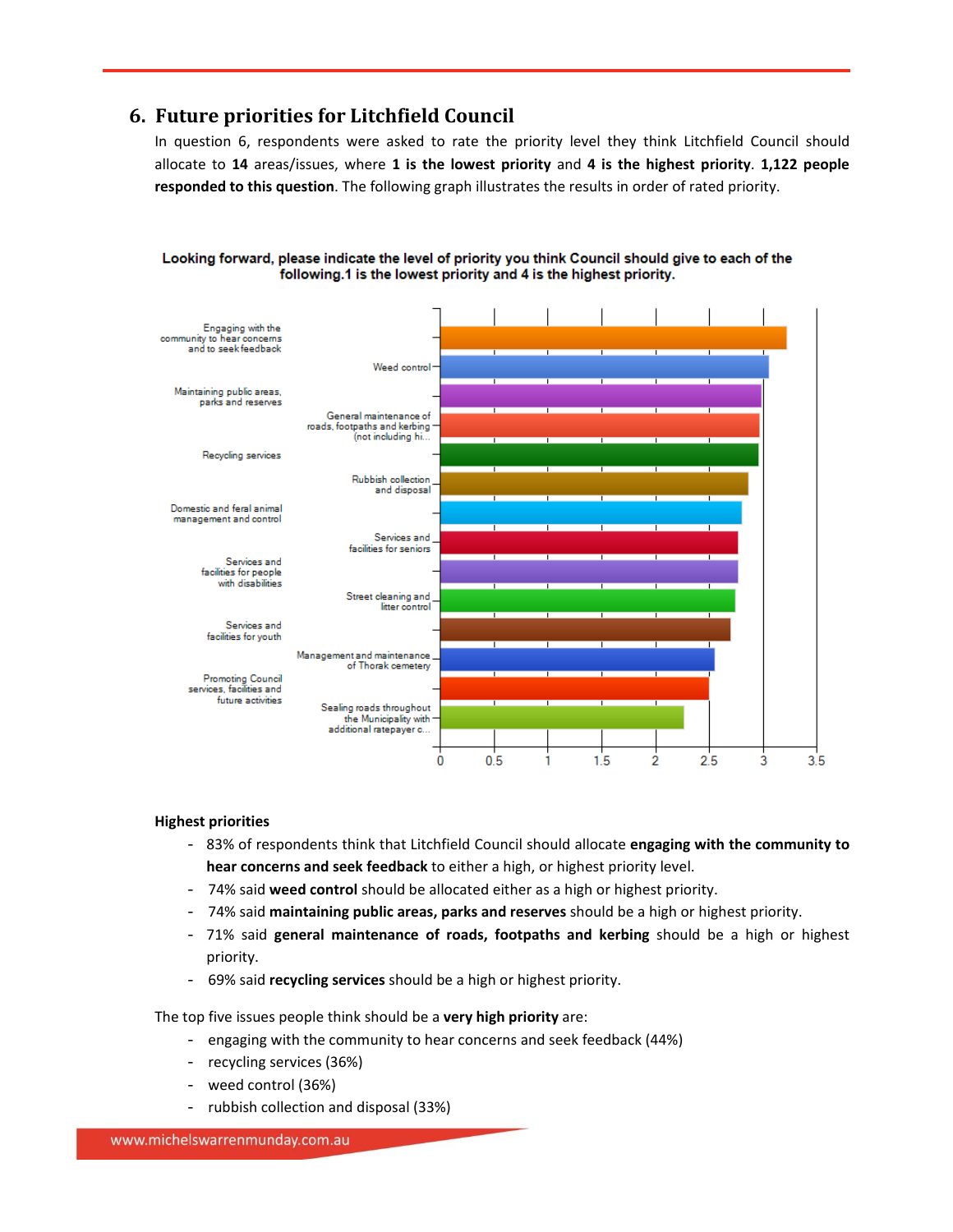- general maintenance of roads, footpaths and kerbing (33%)

The top five issues people think should be a **high priority** are:

- maintaining public areas, parks and reserves (45%)
- engaging with the community to hear concerns and seek feedback (39%)
- weed control (38%)
- general maintenance of roads, footpaths and kerbing (38%)
- services and facilities for people with disabilities (37%) and seniors (37%)

#### **Lowest priorities**

- 62% said **sealing roads throughout the Municipality with additional ratepayer contributions** should be a low or lowest priority
- 52% said **promoting Council services, facilities and future activities** should be a low or lowest priority

The table below presents the data from question six.

|                                                                                                      | $\mathbf{1}$<br><b>Lowest</b><br>priority | $\overline{2}$ | $\overline{\mathbf{3}}$ | $\overline{\mathbf{4}}$<br><b>Highest</b><br>priority |
|------------------------------------------------------------------------------------------------------|-------------------------------------------|----------------|-------------------------|-------------------------------------------------------|
| Engaging with the community<br>to hear concerns and to seek<br>feedback                              | 4%                                        | 14%            | 39%                     | 44%                                                   |
| Sealing roads throughout the<br>Municipality with additional<br>ratepayer contributions              | 27%                                       | 35%            | 24%                     | 15%                                                   |
| General maintenance of<br>roads, footpaths and kerbing<br>(not including highways and<br>main roads) | 7%                                        | 23%            | 38%                     | 33%                                                   |
| Domestic and feral animal<br>management and control                                                  | 10%                                       | 28%            | 34%                     | 28%                                                   |
| Rubbish collection and<br>disposal                                                                   | 13%                                       | 21%            | 33%                     | 33%                                                   |
| Recycling services                                                                                   | 10%                                       | 22%            | 33%                     | 36%                                                   |
| Street cleaning and litter<br>control                                                                | 10%                                       | 31%            | 36%                     | 24%                                                   |
| Maintaining public areas,<br>parks and reserves                                                      | 5%                                        | 21%            | 45%                     | 29%                                                   |
| Weed control                                                                                         | 5%                                        | 21%            | 38%                     | 36%                                                   |
| Management and<br>maintenance of Thorak<br>cemetery                                                  | 14%                                       | 33%            | 35%                     | 18%                                                   |
| Services and facilities for<br>vouth                                                                 | 13%                                       | 27%            | 35%                     | 24%                                                   |
| Services and facilities for<br>seniors                                                               | 10%                                       | 28%            | 37%                     | 25%                                                   |
| Services and facilities for<br>people with disabilities                                              | 10%                                       | 27%            | 37%                     | 26%                                                   |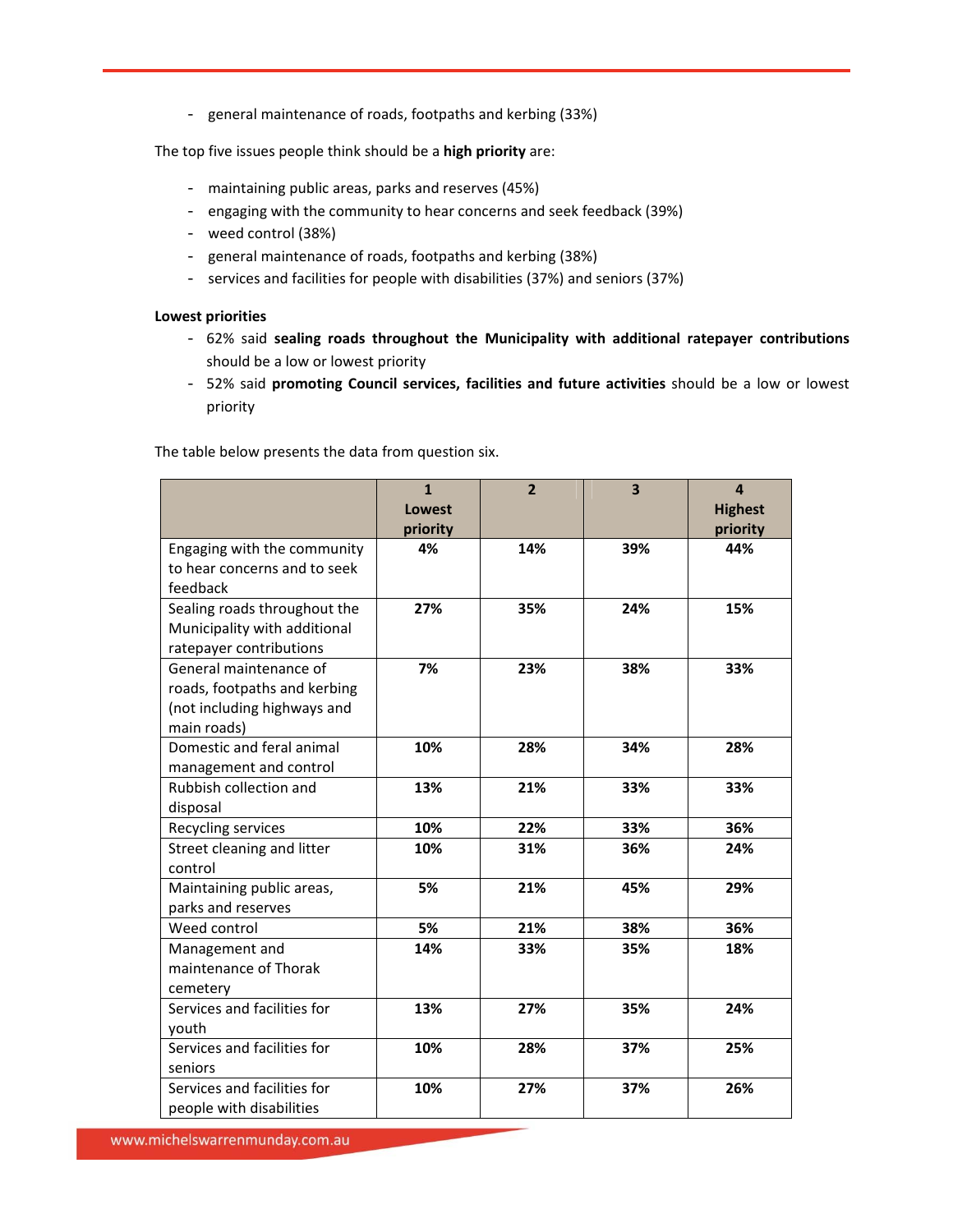| Promoting Council services,      | 15% | 37% | 32% | 16% |
|----------------------------------|-----|-----|-----|-----|
| facilities and future activities |     |     |     |     |

- Results indicate that engaging people to hear concerns and seek feedback should be a very high priority for Litchfield Council. People appreciate the opportunity to provide input to decisions that will affect them, and this has been highlighted in the survey responses.
- Weed control, maintaining public areas, parks and reserves, general maintenance of roads, footpaths and kerbing, and recycling services were all rated as a high or very high priority.
- Sealing roads throughout the Municipality with additional ratepayer contributions should be a low priority for Litchfield Council, given the responses in this survey.
- While more than half of the respondents said promoting Council services, facilities and future activities should be a low or very low priority, it could also be that the choice of the word "promotion" rather than "communicate" could have influenced this result. In other areas of the survey, respondents have indicated that they would like information on services and activities.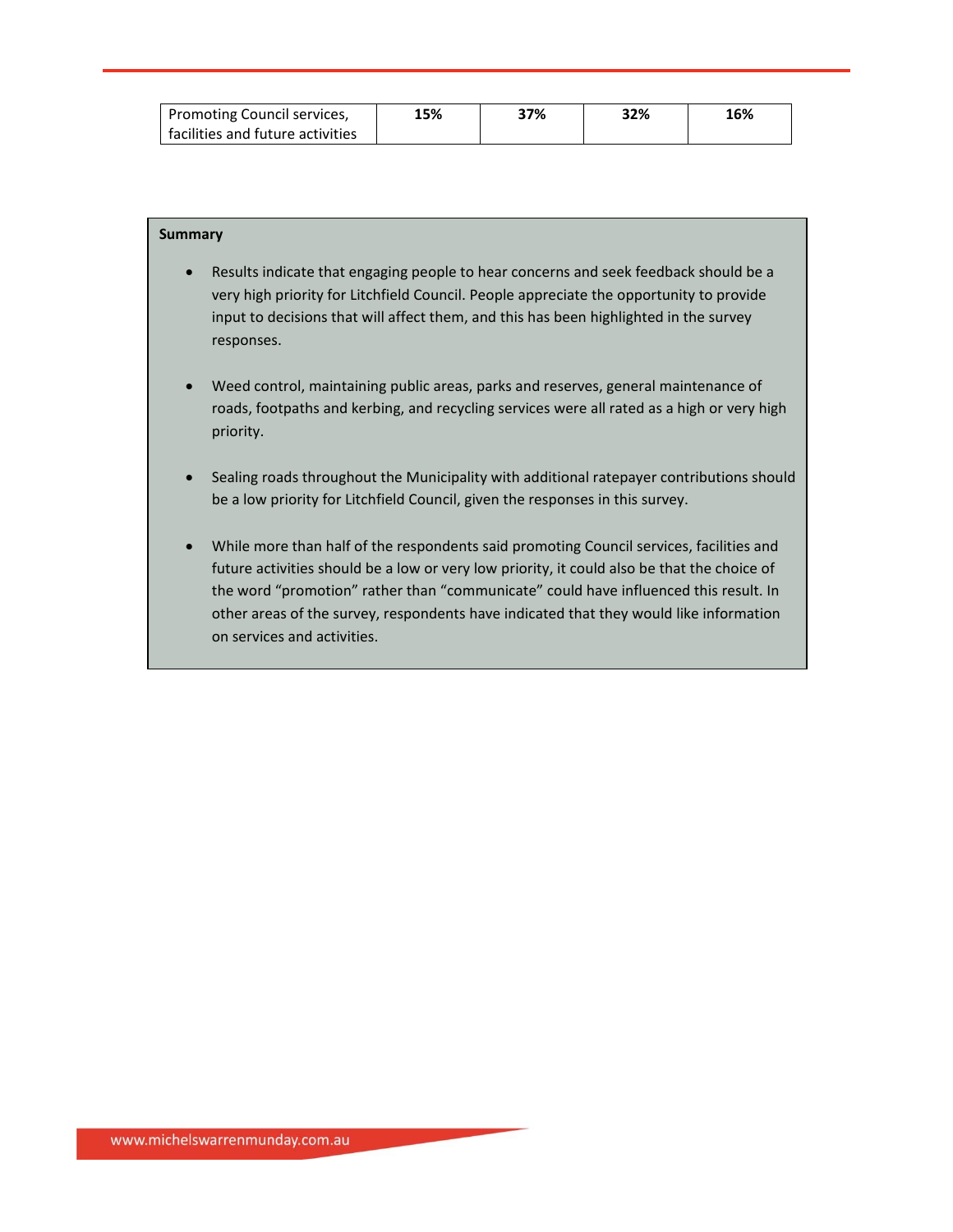## **7. Litchfield Council Rates**

Question 7 asked respondents to state whether they thought the Litchfield Council rates they pay now are too low, too high or just right. **1108 people answered this question**. Just over half (51%) the respondents said they thought the rates were too high, while 37% said they were just right. Not surprisingly, only 2% said they were too low. The results are outlined in the chart below.



The following table shows the responses for this question for 2008 and 2012. The results are similar, with only a slight increase in 2012 for those who think the rates are too high, and a slight decrease for those who think the rates are just right.

#### **2008 and 2012 comparison**

|            | 2008 | 2012 |
|------------|------|------|
| Too high   | 49%  | 51%  |
| Too low    | 2%   | 2%   |
| Just right | 41%  | 37%  |
| Don't know | 5%   | 10%  |

Respondents were asked to provide an explanation with their response. **833 people responded**. A selection of comments is included below, grouped into the most frequently mentioned categories.

#### **Increase in rates without increase in services**

Being a resident for 30 years and when the Council built their office we were paying \$50 for the same level *of services it is now \$980. What a joke!*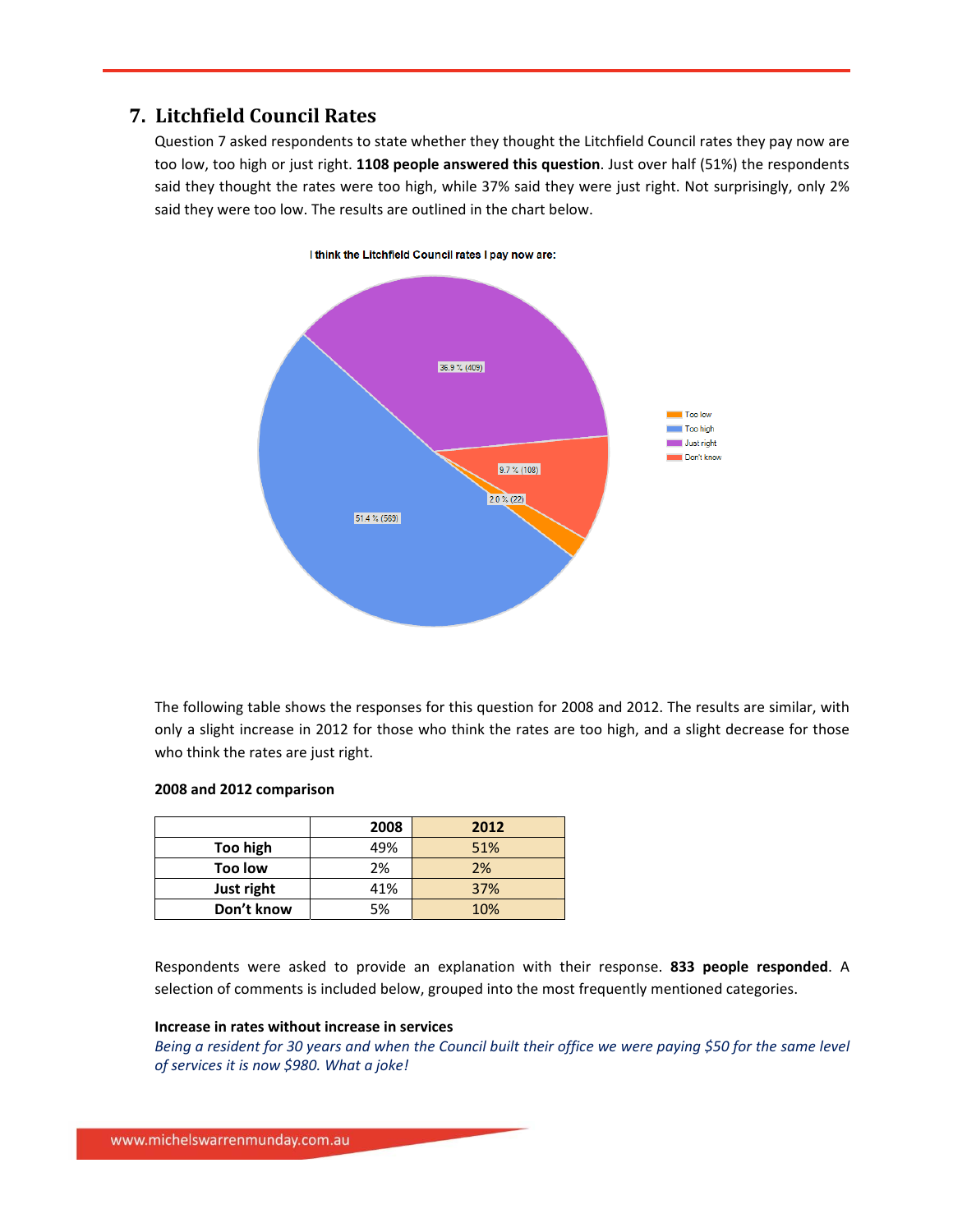*Because services have not kept pace with the constantly increasing rates.*

*Have increased by over 100% since purchasing my property with no additional services.*

Every year our rates rise. In 8 years our rates dramatically with no difference in the service at Berry *Springs. We just pay more for the same*

I have paid rates since 1986 when they were introduced, they have increased at an alarming rate for the *services received*

There are not a lot of services that we currently receive, to justify the rates more than doubling in the 20 yrs i have resided in Litchfield. Last wet my front verge was not mowed for the whole season. Pay for our *own rubbish removal. No facilities for youth. Swimming pool has been a long awaited waste of time.*

#### **Minimal services for rates**

*given the facilities provided that we utilise or enjoy, I think they are way too high.*

I believe it is too high because we live on a dirt road, supply our own water and dispose of our rubbish no *mail service*

we get nothing for our money, no rubbish removal from home, only a local rubbish collection depot. It took 4yrs to fix a whole in the bitumen where my driveway meets the road, this was reported by myself and my *neighbor many time & only got fixed just before election. Council doesn't offer precyclone curbside collection. I really don't see what the Council does provide me?*

The flat rate system is not fair. Council needs to seriously explore UCV rates - why should a landowner of a small block in Southport with virtually no facilities pay the same rates as a landowner in the northern parts *of the council area where they have bitumen roads, street lighting, proximity to services etc etc*

For what we receive, I believe our rates are too high. We maintain our own nature strip by mowing and poisoning weeds and pay for our rubbish to be collected. This is an extra cost to us on top of our rates.

#### **Rubbish**

*We object to paying rates for waste disposal (\$287) when we already pay a private garbage contractor (\$456)*

*we have to pay for waste management fee, yet there is not even a rubbish collection service*

Overall the shire gives me very little for the money they charge in rates I don't understand why Palmerston who have more houses to collect rubbish from but are closer together so more wear and tear on the truck *can collect rubbish but this shire whose trucks will travel further but stop less what more money from me to give a basic service*

*Rubbish Fees are excessive. Most services are provided in the Coolalinga or Howard Springs Area and not in outer lying areas*

#### **Satisfied**

*They seem to be more justifiable than Palmerston and Darwin.*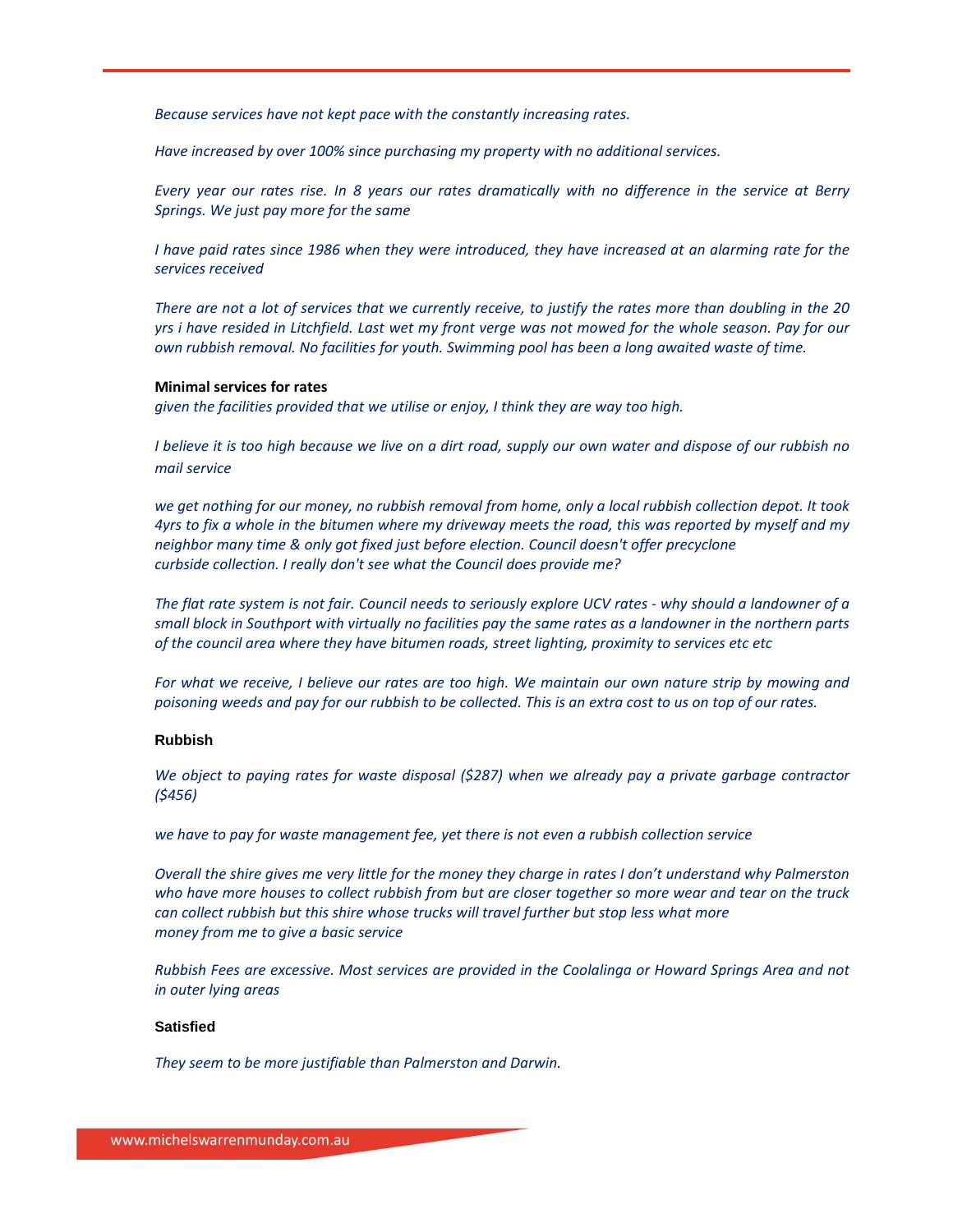*Mainly concentrating on 3 'Rs' which was original council mission*

we knew the cost of rates and level of service when we moved out here. As long as this balance doesn't *change much we will remain happy with council.*

*They are reasonable but what or whom can we make a comparison to...services for rates etc*

*The price i pay interstate is higher with similar services*

*Currently, I believe that we receive pretty much what we pay for.*

Question 5 also raised the issue of rates. In question 5, **73% of respondents either disagree or strongly disagree** that Council delivers value for money.

**Most people (79%) also said they were not willing to pay higher rates** for additional services. This is an increase of 11% on last year.

- The responses indicate that ratepayers don't feel they are getting value for money. This seems to stem from the fact that people are spending \$630 for the general rate; \$1250 for the commercial and industrial rate; and a waste charge of \$237 but do not believe they are receiving anything in return.
- The major complaint is about the lack of a rubbish service, as many people pay a private contractor for rubbish services on top of their rates which include a waste management fee.
- A common complaint is that the rates continue to increase without any corresponding increase to services.
- These issues are almost identical to those highlighted in the 2008 survey. In 2008, we recommended communicating with ratepayers about what services the Council provides to residents, and the costs of providing these services. We recommend this action again.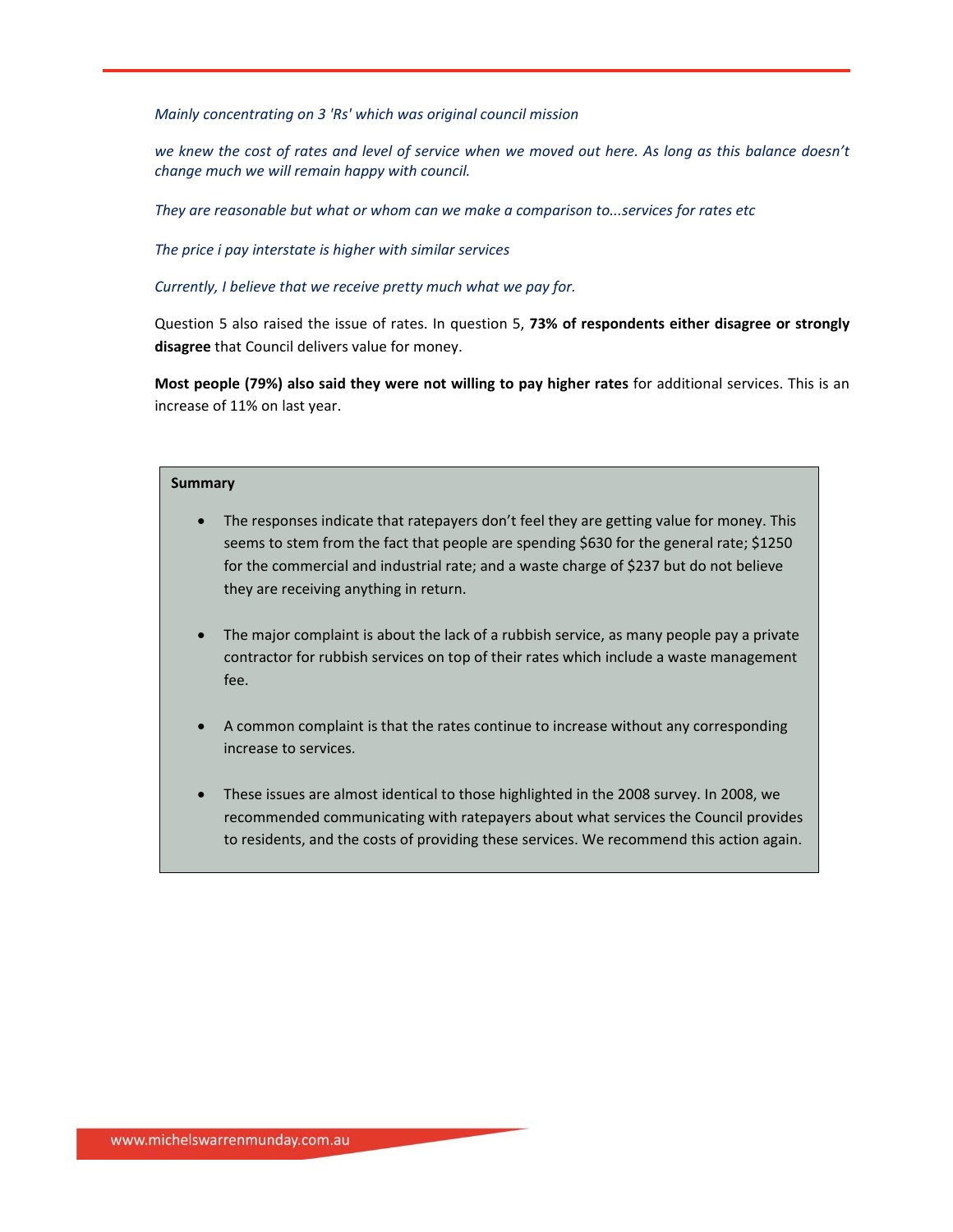## **8. What people like most about living in the Litchfield Municipality**

Question eight asked what people **liked most** about living in the Litchfield Municipality. **1028 people responded**. The responses were overwhelmingly about the **privacy, space, peace and quiet, the rural lifestyle, and large blocks**. Some said they like that they can have a rural lifestyle close to the centres of Darwin and Palmerston. Below is a random selection of comments:

#### *Serenity, a beautiful place for my kids to grow up*

the community feel of the shopping centres, schools, reserves and at any events in our shire, Carols by *Candlelight at the Village green. Having untouched bush and places of environmental significance (flora and fauna) in close proximity.*

*the peaceful relationship with the natural environment and the sense of neighborliness in our area.*

The open space which is available by living in a rural precinct. But I also support the need for smaller lots of 1 - 2 Acres to be incorporated into its future town planning. Many residents will no longer need or want *a 5 Acre or*

bigger block but currently they have to leave the shire and friends because of the very limited amount of alternatives. Rural people don't want to live in towns which is why they live in Litchfield Shire in the first place but some of us just want a smaller rural block which is less than 5 Acres but not a 600sqm block like *in Darwin/Palmerston. The choice of something in between would be very nice because we are rural people and still like a bit of open space around us.*

Rural environment. Space to have dogs / chooks ect. Life is uncomplicated. You pay for services you receive *there is a choice not imposed ie rubbish pickup.*

*Open space,not yet over populated although that is changing with Inpex camp and smaller blocks.*

*Rural lifestyle that's close to Palmerston and Darwin City*

i believe Australia is the best country in the world and litchfield the best spot in australia therefore we are *in the best spot in the world. we are blessed*

*Space but not necessarily isolated.*

*Being near the bush.*

*Peaceful, spaceous, simple relaxing life close enough to services in Palmy and Darwin, but without neighbours 10 feet away in a dense populated area.*

I have lived in Darwin and rural and lifestyle is certainly for better out here. Continually improving facilities *out this way will only improve everyones lifestyle and create a prosperous future for our community.*

*Out of town. Able to be free of neighbours*

*Safe environment for family, low crime particularly violent crime. The village green is great.*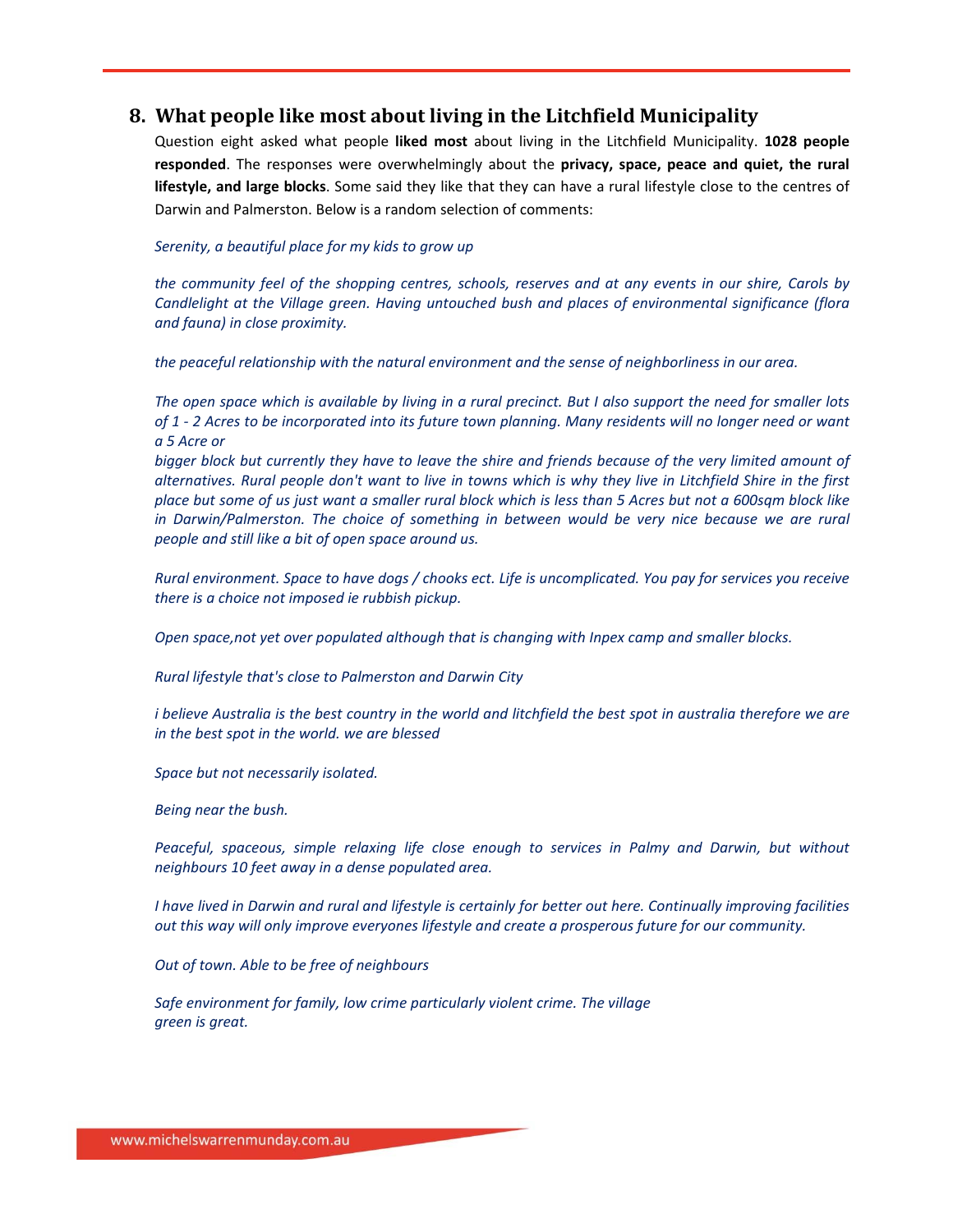## **9. What people like least about living in the Litchfield Municipality**

Question nine asked what people **liked least** about living in the Litchfield Municipality. **975 people responded.** While some people liked everything, other comments focused mostly on **dog related issues,** hoons, the lack of services and facilities generally, the lack of rubbish services, and the lack of an **Olympic sized swimming pool**. Below is a random selection of comments:

*Rates are too high, no street lights in Virginia road*

feel like less control over goings on in the council the shop planning for the coolilinga area/parking is *shocking. Town planning is not clear*

*Distance to decent amenities.*

People from town moving out here because they love the life style, and then they start changing all the *rules to be like town.*

*Kids on motorbikes on the roads*

My dirt road which is always in a shocking state and having to go to the tip and lately the litter being thrown around. Top of Townend Rd is a disgrace and if I could who was doing it I would dob them in. They *use it as a tip.*

*too many unrestrained dogs*

*Wild dogs*

*lack of real direction*

*Our Knuckey residence cops a pounding when the Army personnel drive past throwing their takeaway wrappings out car windows.*

*It is a very car focused culture.*

Lack of recycling machines. Gamba Grass and those that still insist on baling if for mulch hay which is then *distributed everywhere.*

*hunters and gunshot constantly landing on our roof ‐ police phoned on several occasions*

*Roaming dogs and dirt/quad bikes*

*No Garbage disposal*

How far it takes to get into town. When you see what Palmerston has just received in sporting venues and *we are still struggling for our pool*

*Peak hour traffic to the City and lack of family activities in the rural area*

*Lack of a 50m swimming pool and lack of bicycle paths in the Herbert and Girraween areas.*

*NTG allowing a workers camp down the end of our street.*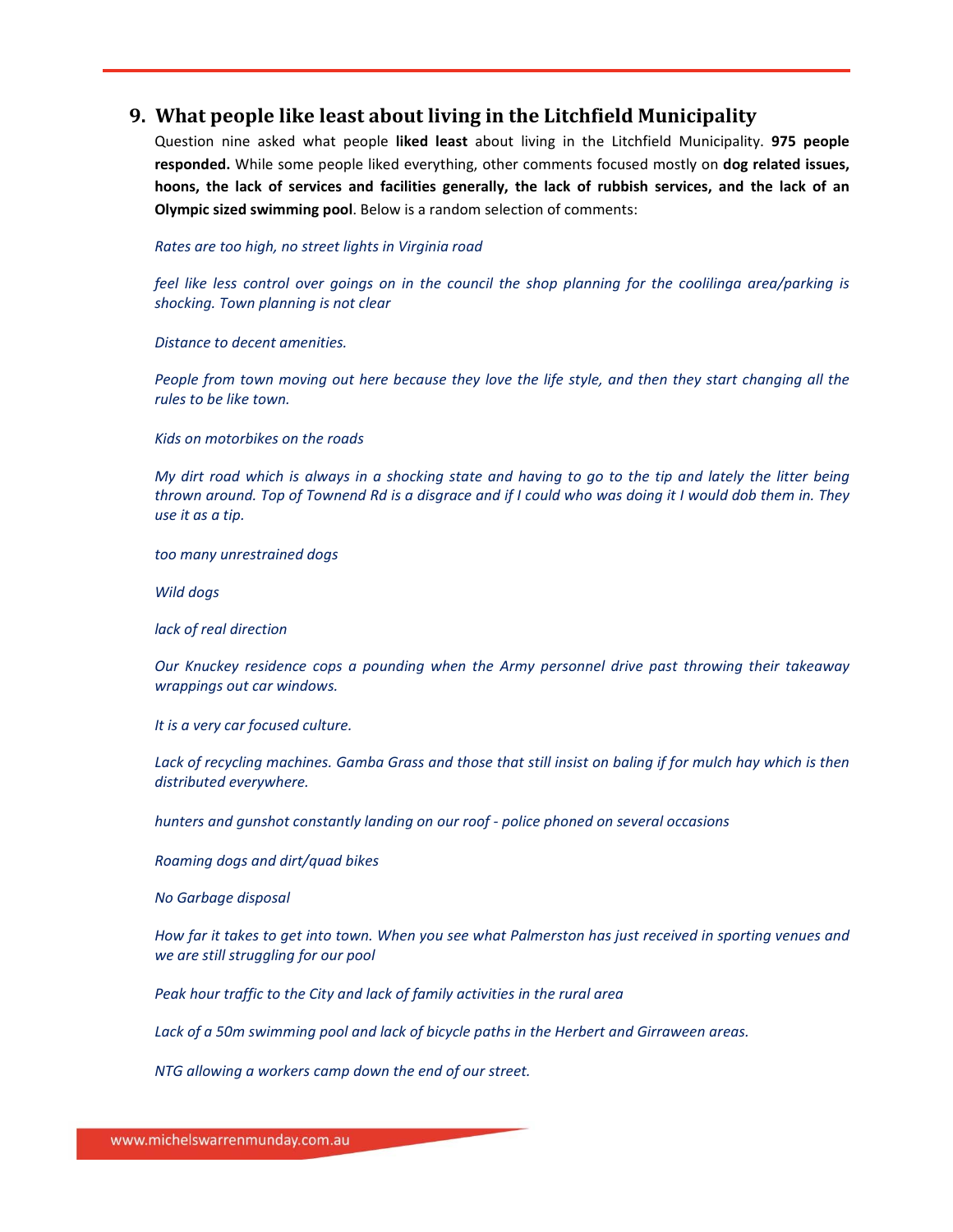## **10. Major issue of concern for the Litchfield Council**

Respondents were asked what they think is or should be a major issue of concern for the Litchfield Council overall. **935 people responded to this question.** The answers varied considerably with topics including **dogs, the pool, Inpex village, senior facilities, youth facilities, fire management, recycling, public transport, road signage, traffic management, communication, cemetery fees, future development, keeping rates to a minimum and retaining the rural lifestyle. Weeds, roads, rubbish, and maintaining minimum rates** were the most common responses.

Below is a random selection of comments:

*The environment ‐ Weed management, recycling and rubbish removal. Restoration of roads and paths and listening more to what the community want.*

*Town planning. Foot paths/walking strips supporting a healthy community. education and more opportunity for community input to decisions (like this)*

Public transport for the rural area & making the reserves better - omg how hard would it be to organise a once a year billy cart race down the hill on Elizebeth valley road for the kids etc Imagine the awesome turn *out & community spirit it could create.*

Control of weeds and feral cats. Cats should be registered and control programs in place. Rates should be *equitable based on services provided.*

*Lack of services for children, and family orientated activities. Public transportation into palmerston and* darwin probably explains all the drink drivers on the roads, taxis don't even want to come out in the rural area, and you have to take out a loan just to use one if you managed to secure their service. How about *having the vision to put in a automated light rail system that would service darwin, palmerston, coolalinga, bees creek, humpty doo,*

weddell, and berry springs area (or maybe just a bus service that isn't too expensive) Wouldn't that make *it easier for everyone to get to work and to recreation activities.*

*Keeping most of the area/properties on large blocks and not turn it into tiny residential blocks*

*Sustainability for the future. Balancing the rural area living with growth and development. Block size and planning arrangements. Involvement of youth and 20/30 year old group in conversations re future needs.* Connected system of bike paths. There is a great bike path in Longreach Qld. It is a fitness trail and native *tree learning point.*

*Changing ethos of population as Palmerston Municipality encroaches with increased expectations of residents regarding service level. Integration of INPEX workers village into local life, especially road traffic/safety. Total lack*

of future vision and direction for the Council, loss of previous identity. No forward planning, very little *community spirit.*

You should issue stickers to all residents for entry into the rubbish collection centres. The show your licence thing is not working. But I do understand the need to stop Palmerston residents from using our facilities.

Traffic resulting from growth such as coolalinga has the potential to stuff up our way of living if not *planned properly.*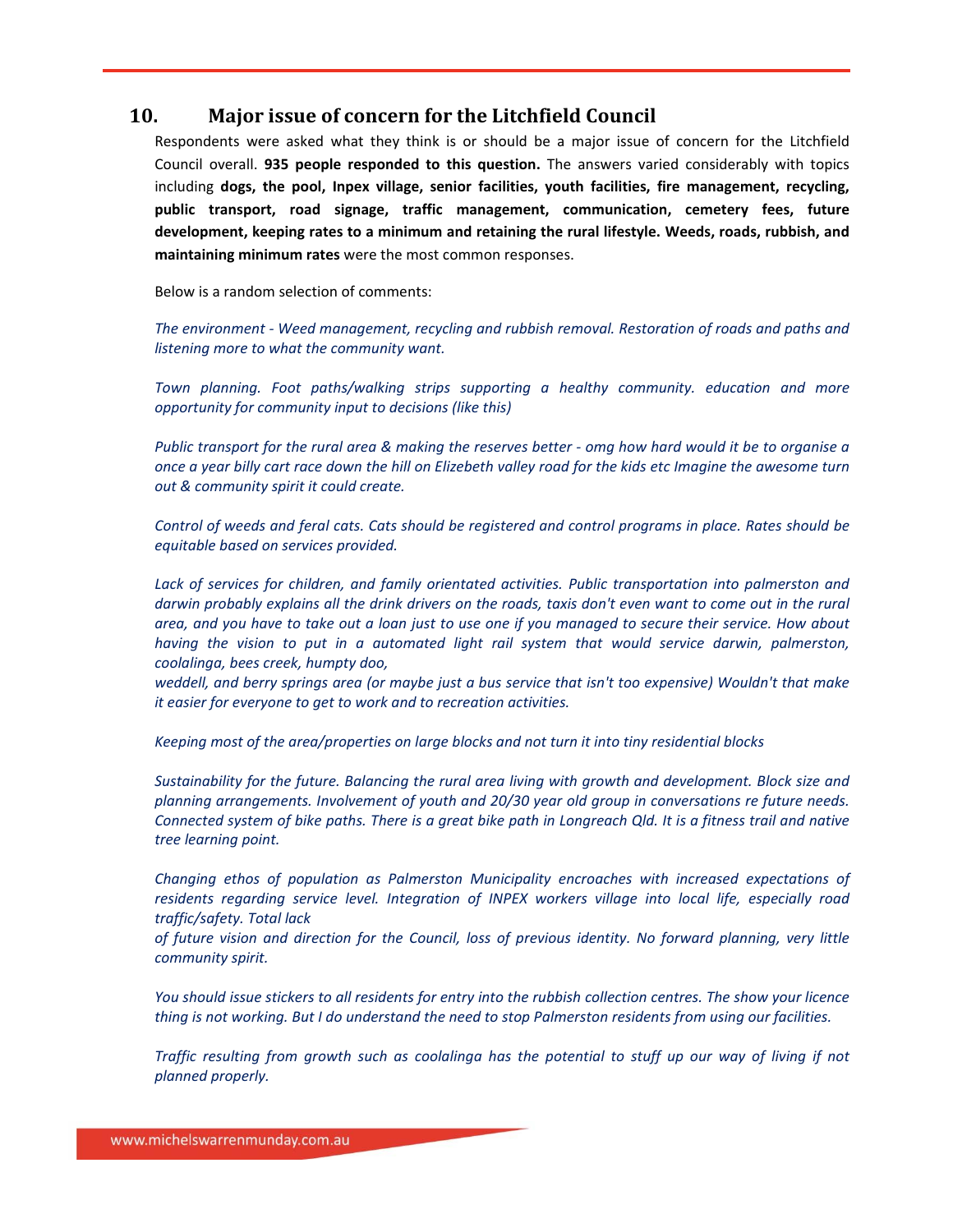## **11. Services or facilities for youth**

Question 11 asked young people living in Litchfield Municipality what services and facilities they think Council should provide for youth. **708 people responded to this question.** Many of the responses indicated the question was not applicable to them, and some responded but indicated that they are not youth. Some respondents suggested that this area is not the responsibility of council. While the comments varied, the main suggestions were a pool and/or water park, skate park, sporting facilities, bike paths, and arts and entertainment facilities or services. Below are some of the suggestions and comments:

*Pool, police boys club, motorcross track, youth centre, pool, open HowardSprings for swimming again, did* I mention pool, Berry Springs is always closed for swimming. The hottest place and no pool, hard to believe *although it's the CLP's problem now.*

I'm a young person and think that youth need to get off their backsides and do things for themselves - its not up to the Council to provide things for youth other than the parks and recreation areas already *existing. Darwin and*

*Palmerston are not far away and that is where Litchfield youth can go for entertainment.*

Promote arts at the library, maybe have an annual art exhibit at the taminmin library (there are many artists in the rural are that i know would support this). It wouldn't cost much and the impact would be huge. Have a Litchfield Youth Festival (maybe a part-time Youth, Arts & Cultural Officer - like the other *Councils)*

*Recreation centre, skate park, pool, basketball / netball swimming Gymnastics*

A skatepark / bmx track at Howard Springs (I don't wish to travel to Humpty Doo or Palmerston). I would like bike paths or foot paths around Howard Springs school for children to ride to school safely. the only *foot path constructed was between Palmerston and Good Shepherd Lutheran Middle School and then it followed on to Howard Springs Primary School. We have no other foot paths for children to ride on.*

*Sporting facilities, recreation facilities like skate parks ‐ nothing in Girraween or Howard Springs.*

A bus to Palmerston. I understand that most people living rural enjoy outdoor facilities such as horse and *bike riding which exist either in reserves or on private blocks.*

Swimming pool and not close to palmerston or humpty doo have it out berry springs way. More sporting clubs to utilise berry springs and livingstone reserve so families do not have to run into palmerston and *darwin.*

Once again a transport system that can allow the youth to move around to go to the already existing *facilities. More attention in the Humpty Doo and beyond region instead of Howard Springs/Coolalinga as kids from the rural*

*blocks still can't access easily because of transport*

*Motor cycle facilities, bus shelters from the rain,*

*There should be maybe one entertainment venue in the rural area, like mini golf, bowling, skating.....just something that they can go and do when it's stinking hot!*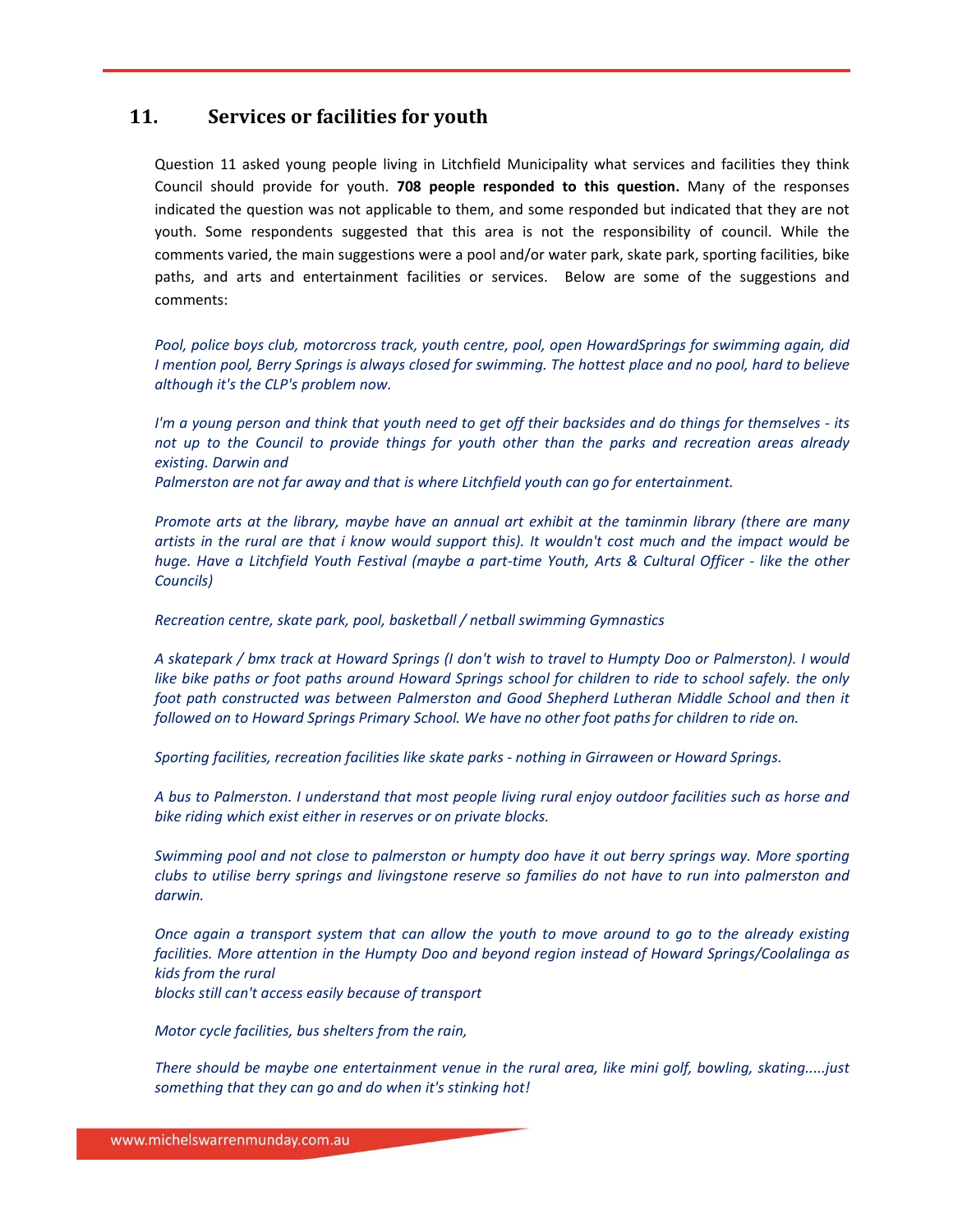## **12. Services or facilities for seniors**

Question 12 asked older people living in Litchfield Municipality what services and facilities they think Council should have for seniors.**666 people responded to this question**. Some said the question did not apply to them, and others said they weren't old but had suggestions. The main responses focused on the need for transport/bus services, medical facilities, a pool, retirement village, a club or centre and lawn bowls, however the responses varied. Below is a random selection of responses:

*Good public transport, social activities ‐ good venues for this, disabled access and good footpaths*

*Lawn bowls, exercise facilities, swimming pool.Transport ie minibus weekly or fortnightly to Palm, Casuarina or Darwin City.*

*Free bus services to town, casino and community events. Maybe a shuttle bus service for locals*

*(1)Connected bus routes that drop off and pick up during the day from Coolalinga without citizens needing* to travel a hour or two down the Highway first. My elderly mother who relocated up to our property left *last week*

*because she couldn't access appointments, church an so on via bus, to and from Coolalinga, without* spending hours on the bus home. She also had to wait hours in Palmerston. She couldn't afford taxis *because she is a*

pensioner. (2) Affordable sociable events such as a non-alcohol family bush dance once or twice a year;

*Senior Citizen Clubs. Pool at Berry Springs.*

*maybe a pickup service for those who can't drive, particularly for medical, but also weekly shopping.*

*We are both happy with what we have‐ outside activities are already available.*

*We need doctors, dentists, banks, cafes and restaurants in close proximity. Recreation areas close to* Coolalinga centre to enable people to take gentle exercise (eq walking) in safety rather than up and down *busy roads such as Girraween Rd.*

1. A library for adults and those who wish to read in quiet. 2. Nature walks, preferably with a *knowledgeable guide.*

Lawn bowls, hall for scrabble mornings, games days etc. The pool can be used for seniors aquatics on *certain days.*

Although not 'old' I do have my parents living on the same parcel of land as me. They are mobile and quite capable at the moment but would like to see more medical facilities such as more doctors to enable easier *and make more available access; representation of government agencies in our local area such as* Medicare, Centrelink, PWC, MVR - basically all those agencies that provide utilities and other services. I am *hoping with the construction of what appears to be a large shopping precinct opposite the existing Coolalinga facilities, that many of these additional services will appear in that centre.*

*Put more emphasis on what is currently offered firstly to maximise attendance. Build a facility that both seniors and disabled can use together in comfort.*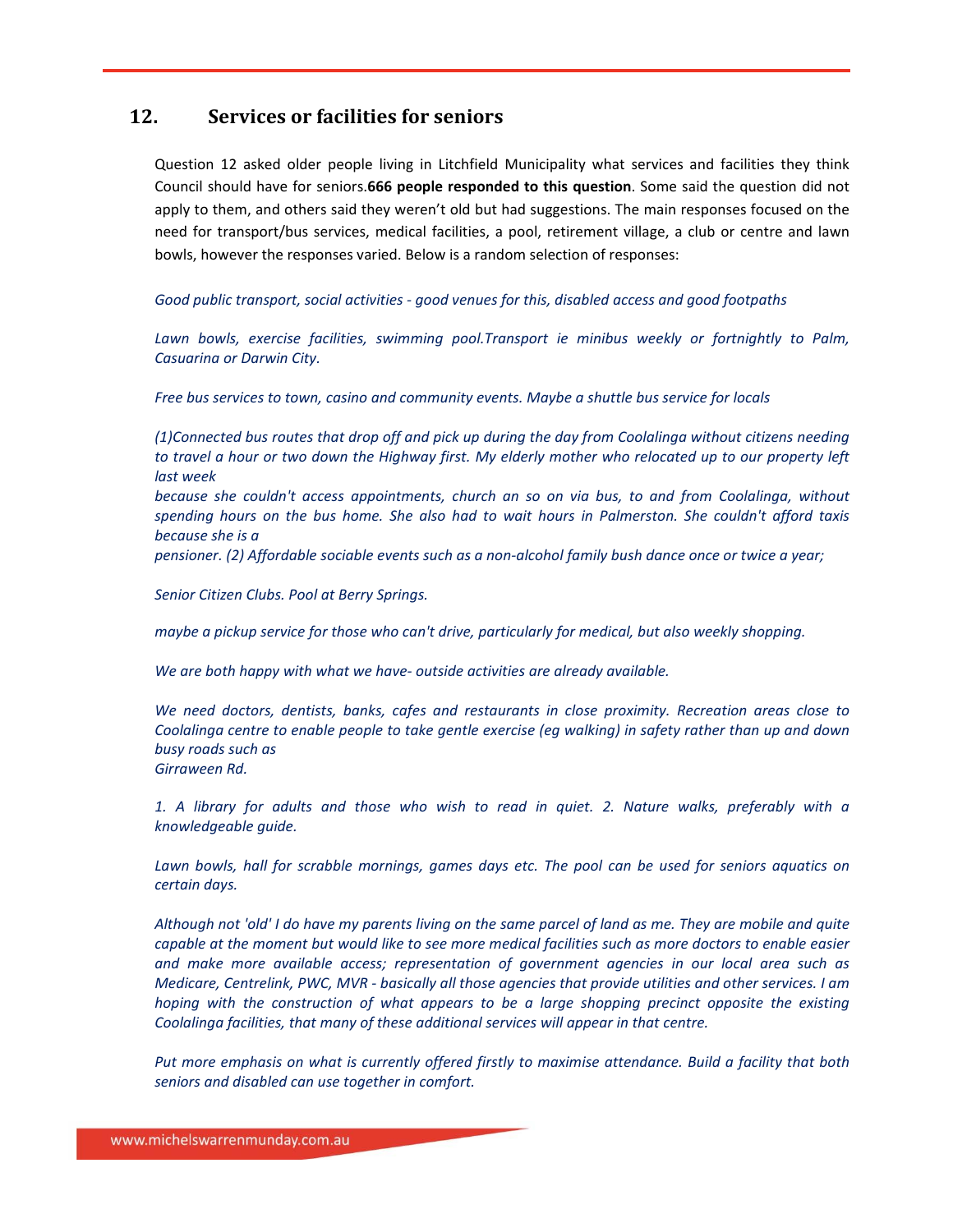## **13. Services or facilities for disabled residents**

**629 people responded** to question 13 asking what services and facilities they think Litchfield needs for disabled residents. Suggestions included transport services, ramps and wheelchair accessible buildings, medical facilities, a pool, and wheelchair accessible paths. Many said they didn't know, and others suggested asking the disabled people in the area.

Below is a random selection of responses:

#### *community bus service*

Same as above, a lot of disabled people can interact with people without disabilities, transport is alway's *what keeps them at home.*

*Once again WHAT DO YOU HAVE NOW???*

bringin all public access buildings in the shire up to code for wheelchair access. So a systematic inspection *of public place access. Also a proactive rectruitment to appropriate positions within Council*

*None. I find hard to believe this would be value for money. We are in a rural Area*

*Pool to allow rehab, physio sessions to be carried out by disabled support services within the Shire*

Would a local mini bus service help them a couple of days per week  $-$  so they can get out and about eq., *shopping, paying bills etc, or outings for pleasure.*

*wheelchair accessibilty especially footpaths/tracks for mobility to services*

*How many disabled residents are currently in Litchfield?Perhaps the question should be directed to them.*

Ensure the new pool to be built is totally accessable to disabled residents and all other shopping centres, *bus stops and public areas are wheelchair and disabled friendly.*

Hard one. Don't know how many there are, and what types. I am sure public transport is an issue. *Maintained footpaths and appropriate amenities (toilets) around community facilities would be imporant too.*

My freind's son lives at Coolalinga Caravan Park and he has been in a wheelchair all his life. I would class his age as a youth but young Adult living in his own freedom. He has a trade as a boiler maker but in this *economical*

turmoil has lost his job. He would be a great advisor for disbled people in the area and I believe someone *you could get great advise from. When was the last time LSC employed a disabled person?*

*Basic access facilities at places of business.*

Possibly same as those said for seniors and in addition possibly support developing access to own block if *becoming disabled.*

*exactly the same as for able bodied residents.*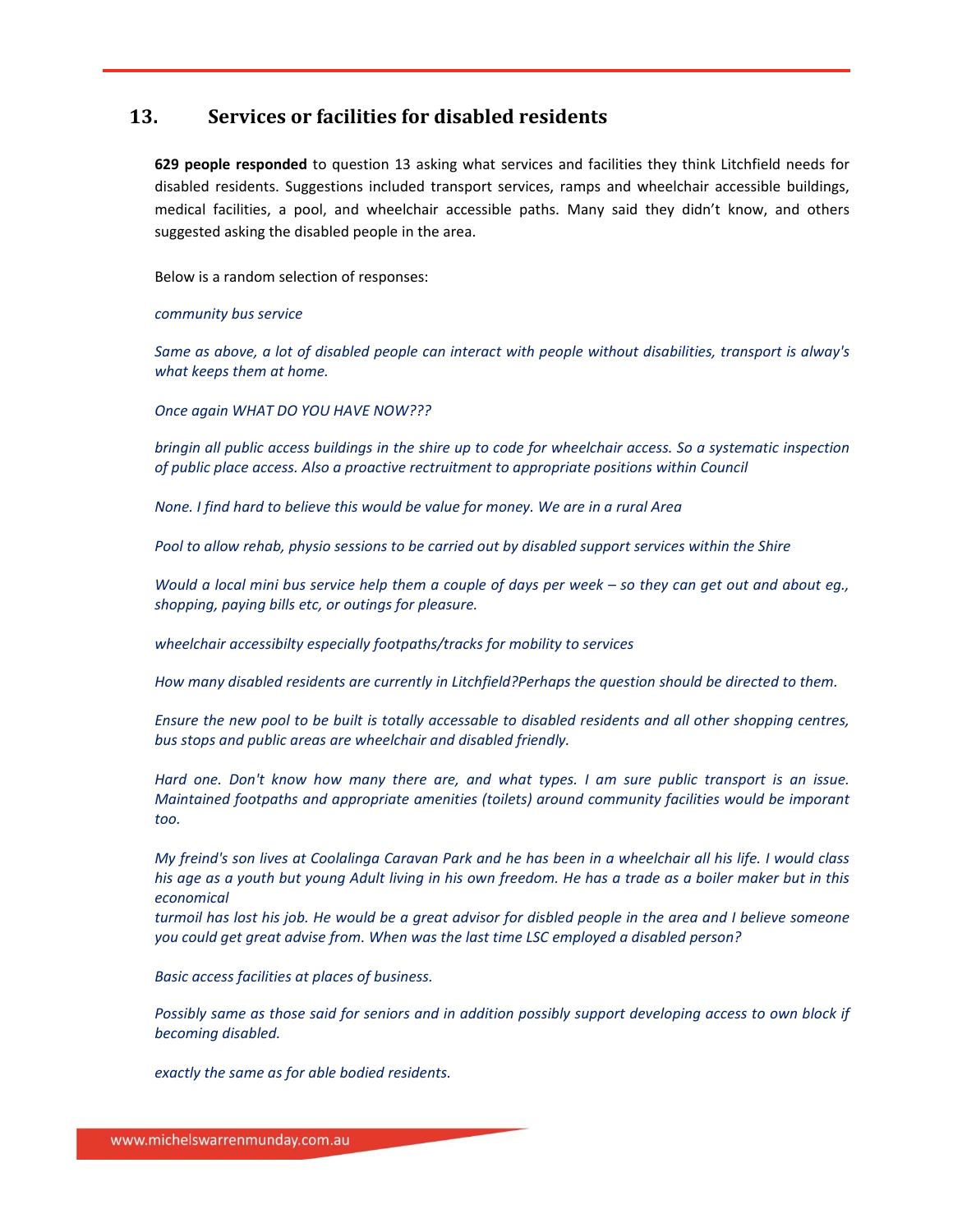## **14. General Information**

#### **Gender**

There were slightly more female respondents than male, with 57% female and 44% male.



#### **Age**

Half of the respondents are aged between 30 and 49. The next most represented age group is 50 to 64, with 34%. These figures are almost identical to those from 2008. The graph below illustrates the age range of the survey respondents.

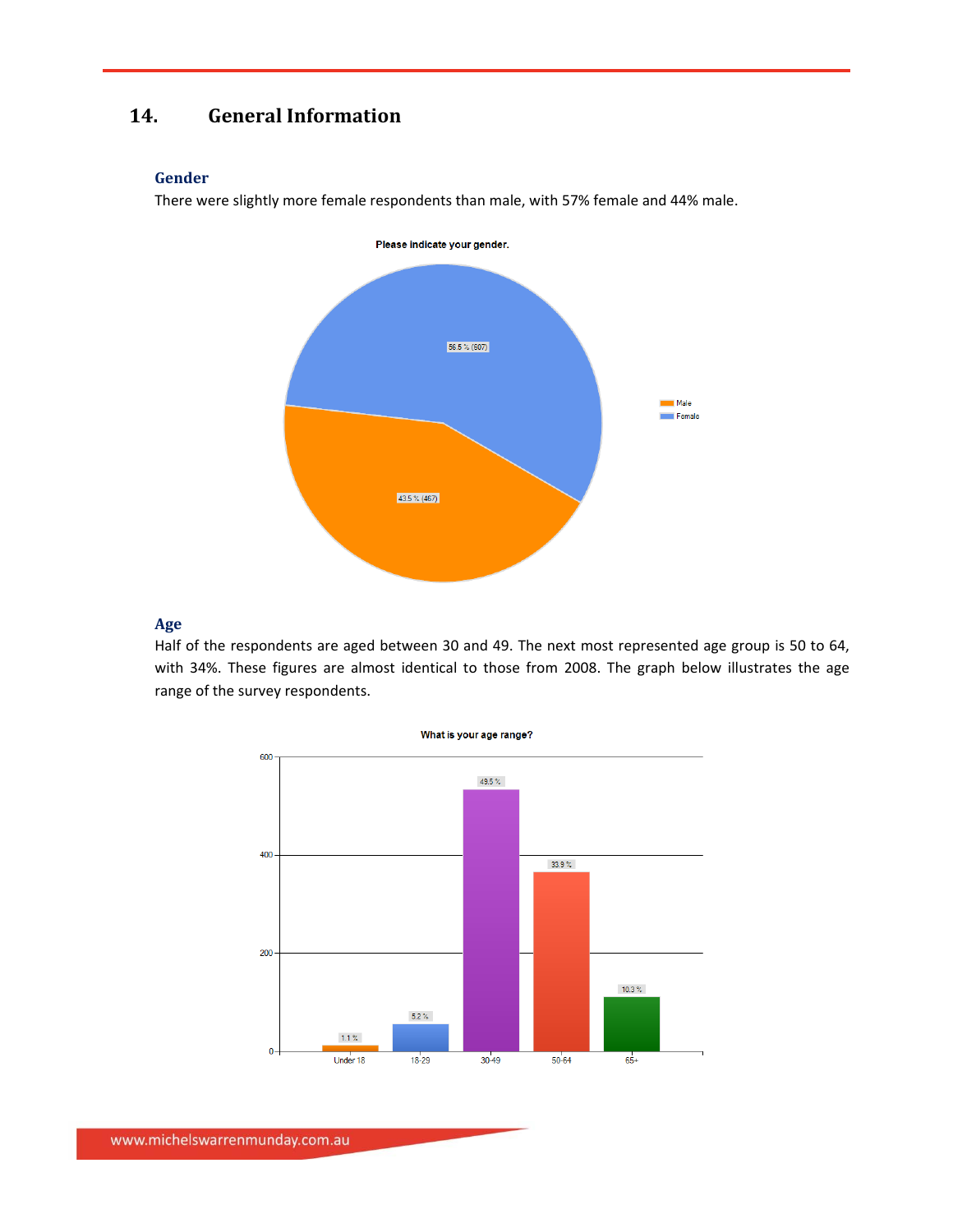#### **Respondents**

The graph below illustrates the breakdown of survey respondents. 89% are residents and landowners in the Litchfield Municipality, 7% own land but don't live in the Municipality, and 4% are residents but don't own land in the Municipality.



**Length of time as resident of Litchfield Municipality**

More than half of the respondents have lived in the Litchfield Municipality for more than ten years. Almost a quarter have lived in the Municipality for one to five years, and 20% have lived in the Municipality for six to ten years. Six percent have lived in Litchfield Municipality for less than a year.



#### How long have you been a resident of the Litchfield Municipality?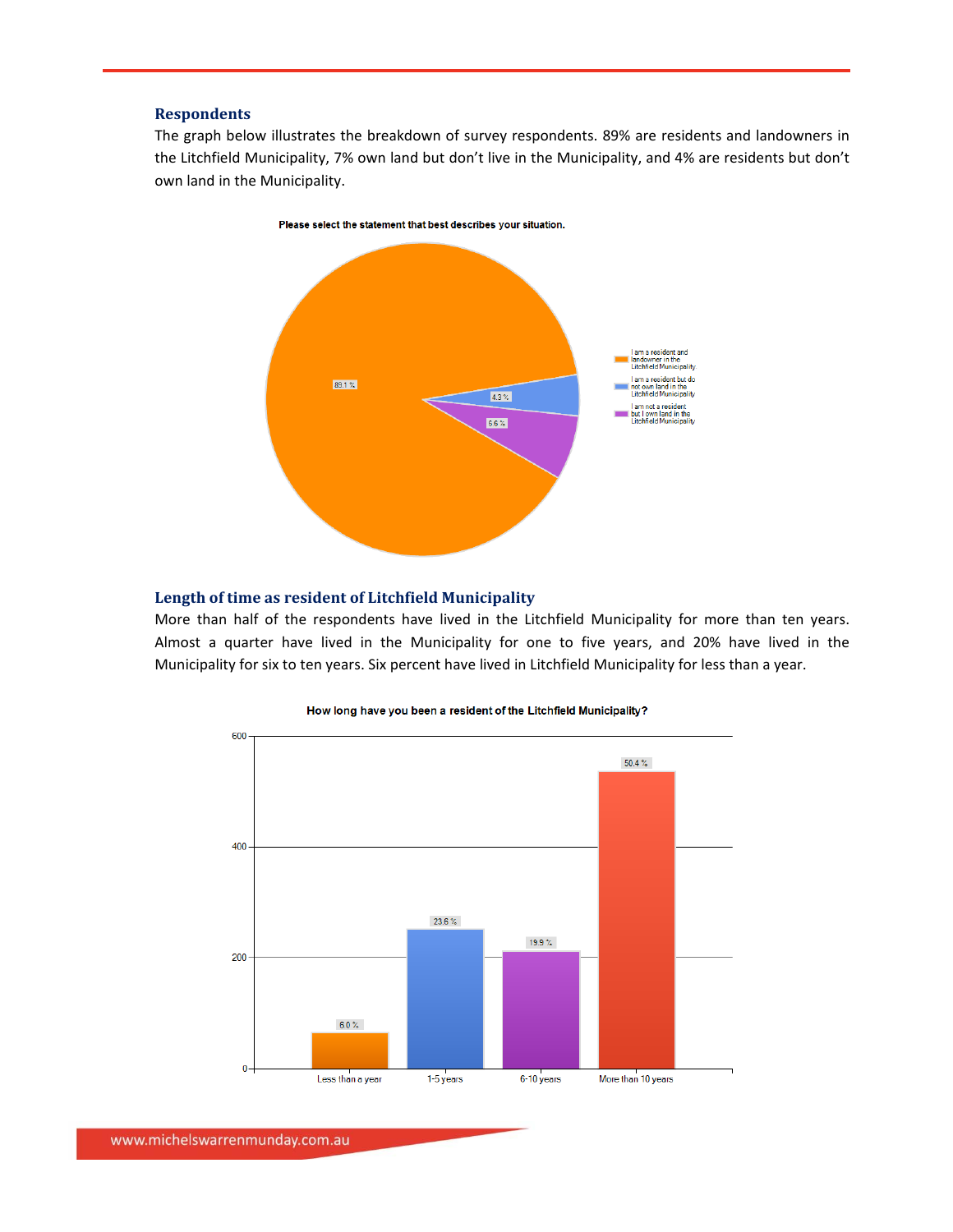## **15. Communication**

#### **Current methods of accessing information about the Council**

Question 18 asked respondents how they currently access information about the Council. Respondents were able to select more than one answer. The graph below shows that word of mouth (47%), the website (46%) and the newsletter (41%) are the most common ways people access information about the Council. Meetings only represented 3%. People were also able to provide other responses. The most common response was the newspaper, some said they go into the Council office, while others said they don't access any information at all. A few people said they had never seen a newsletter.

In 2008, word of mouth was the most common answer (51%) followed by the newsletter at 30%. Interestingly, only 8% accessed information about the Council on the website in 2008, whereas this has increased significantly to 46% in 2012.



How do you currently access information about the Council?

A selection of open‐ended responses has been included below.

The only time I get information from the council seems to be when you tell me how much my rates are this year. I wasn't aware of your website until today, and the only reason I visited it is because my child's *school included a*

*link in their newsletter with a message from the Council*

*do not get much information except whatever comes with the rates renewal.*

I don'y get or seek a lot of information. My wife gets the Litchfield Sun which is ok and a good method of *communication*

*walk in council office*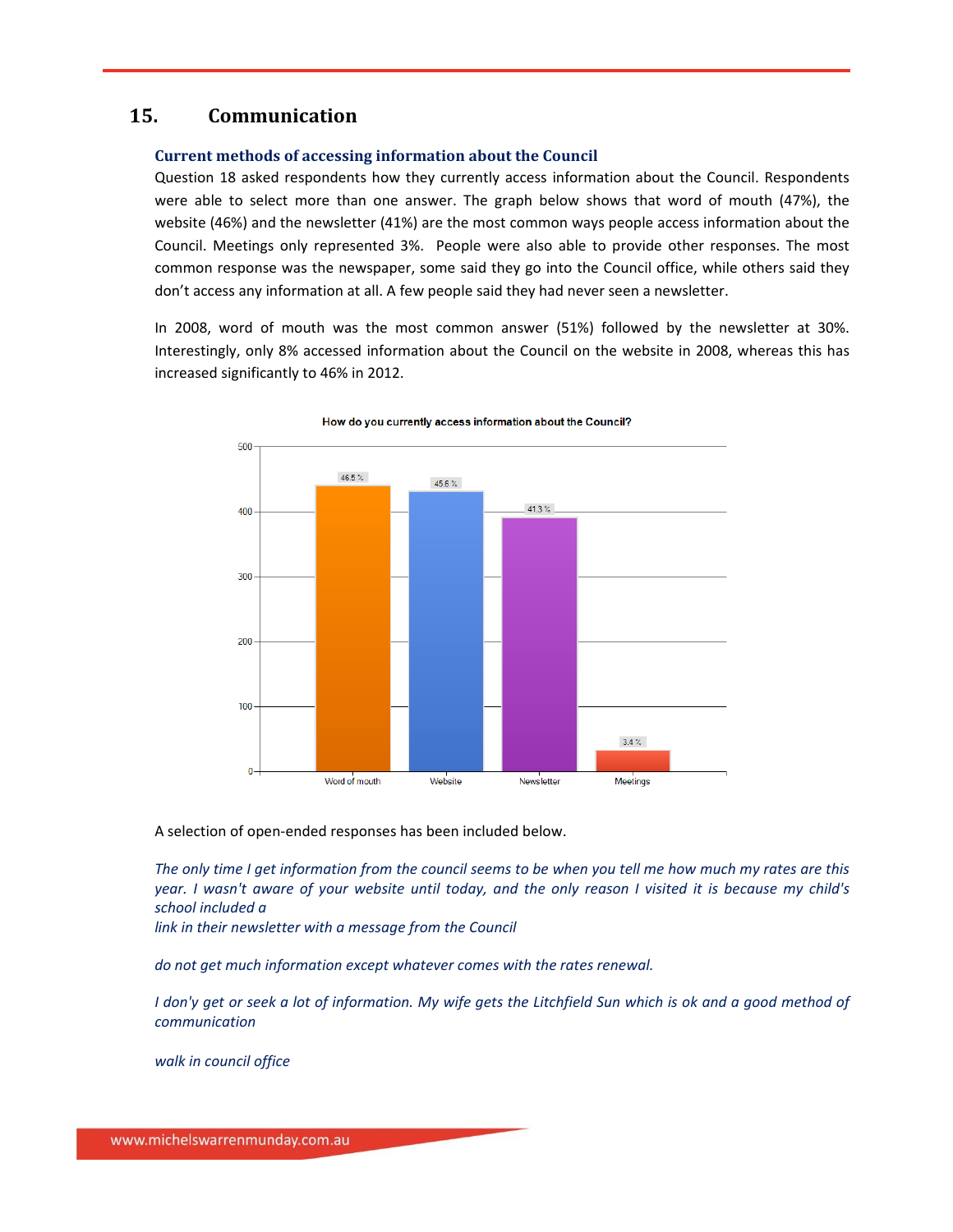*I read the column in the sun but its not amazingly informative*

I would love to get my info via a newsletter or the web site, but unfortunately there isn't anything there that is of use to long term residents. For new arrivals, yes. And going to council meetings or even *stumbling through the*

*minutes, is just too depressing. Because it shows how little useful outcomes there actually are from council.*

*Radio*

*I don't usually. if I have a query I phone.*

*not many older citizens have or can afford a computer to check on websites etc.*

*Received correspondence in mail. Now am aware of the website.*

via radio if it is on, or the newsletter. I do not have a computer. I did not even know about the previous *survey was that on the net, if so I do not have a computer at home.*

*Local newspaper*

*Met mayor at Rural Garden Club, very good*

*Darwin Palmerston Litchfield Sun*

*Generally don't receive any information about the council except in the rates notice.*

Hmmm - don't know if I do access information, apart from the Library, which is fantastic. I see events in the NT News when I buy it. Read articles in the News. Would like an email newsletter - but don't really *want it to be glossy*

and full of 'good news' stuff. We need to know everything about our Council - good, bad and indifferent

*Neighbours ‐ we have a great street e‐mail system.*

I am an expat currently working in Malaysia, so it is hard for me to access information. A newsletter that is *emailed to me would be great.*

I never hear anything :( But I can access on line if I knew about things upcoming. Like this survey, thank *you for the letter!*

This is the 1st time Ive heard from the council & I am impressed, please keep up the pro-active approach & *help make our rural area the best place to live in the NT ;)*

*What newsletter? Meetings aren't advertised or even on bulletin boards or are they?*

Part of a comment that was written as a response to question 10 is included below:

1. Communicating effectively with its ratepayers. Or for starters, just communicating! I signed up for an enewsletter over 2 years ago and am still waiting to receive the first issue. We'll have to have a party when it gets there!!! There isn't even a newsletter on the web site. The only thing in the "news archive" is about the council election, which is self promotion in my eyes, not informing the rate payers and residents of *Litchfield.*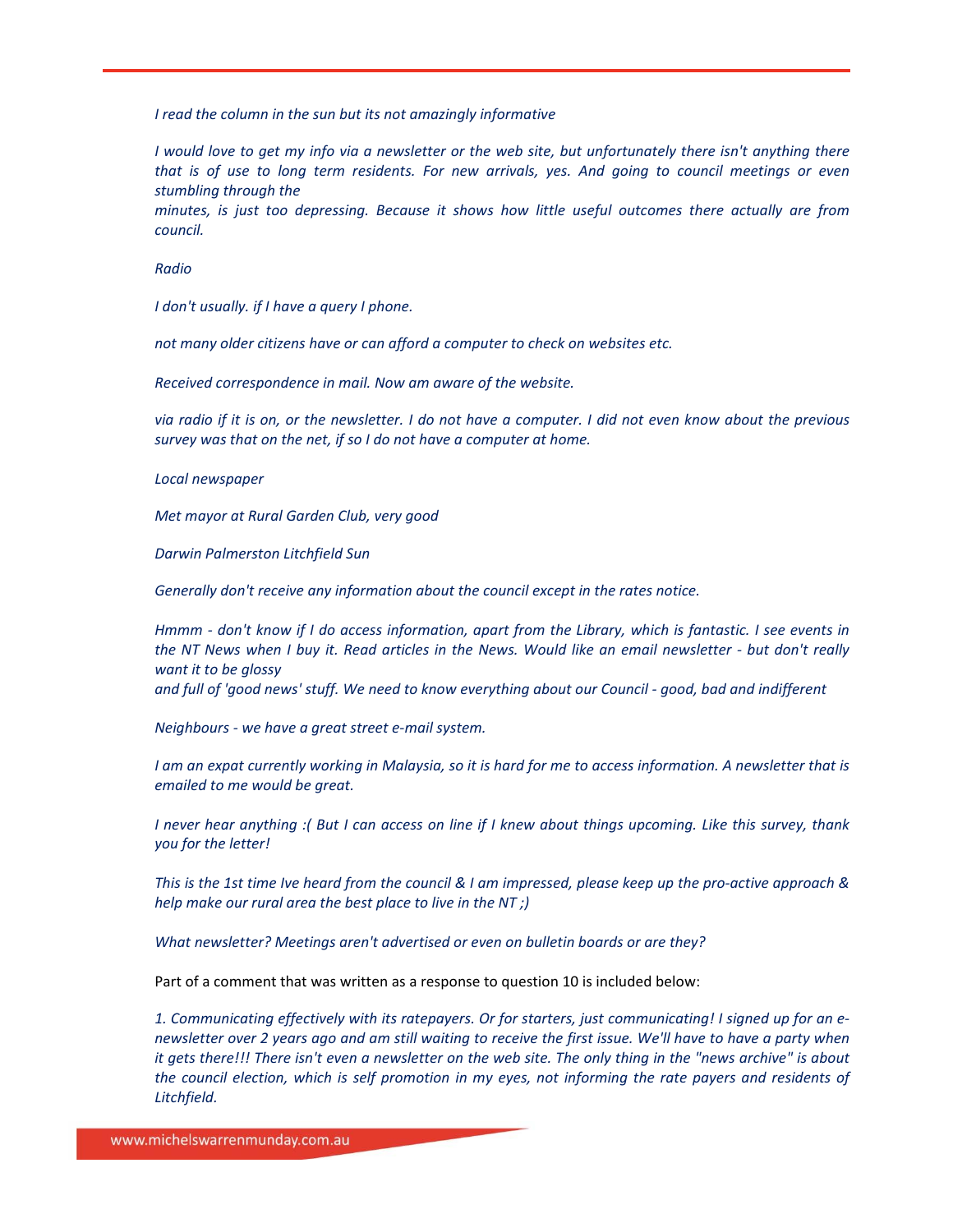#### **Preferred methods of accessing information about the Council**

Question 19 of the survey asked how people would like to access information about the Council in the future. Respondents were able to select more than one answer. The graph below shows that:

- most people (69%) would like to access information on the website
- newsletter followed closely with 54%
- Councillors at shopping centres was rated at 28%
- 21% said they would like information through a newspaper column
- word of mouth and meetings were 11% and 8% respectively.

Respondents were able to provide other answers. By far the most people providing "other" options said they would prefer to receive an email or electronic newsletter. A few said billboards, public meetings and face‐to‐face time with Councillors.

In 2008, almost half (49%) said they would like to receive information by a newsletter. This was followed by the website (35%), newspaper column (27%) and Councillors at shopping centres (20%). Word of mouth and meetings were 7% and 4% respectively.



#### In future, how would you like to access information about the Council?

A selection of "other" responses is included below:

*It's good to see Shire President at community markets and events which didn't happen in the past.*

*Newspaper column in Litchfield Sun, NOT in NT News.*

Do not receive a newsletter, would find this very helpful. Perhaps then more people would turn up to *Council meetings!*

*A monthly report of events happening.*

*To have the ward councillor at shopping centres on a Saturday morning would be good once every 2*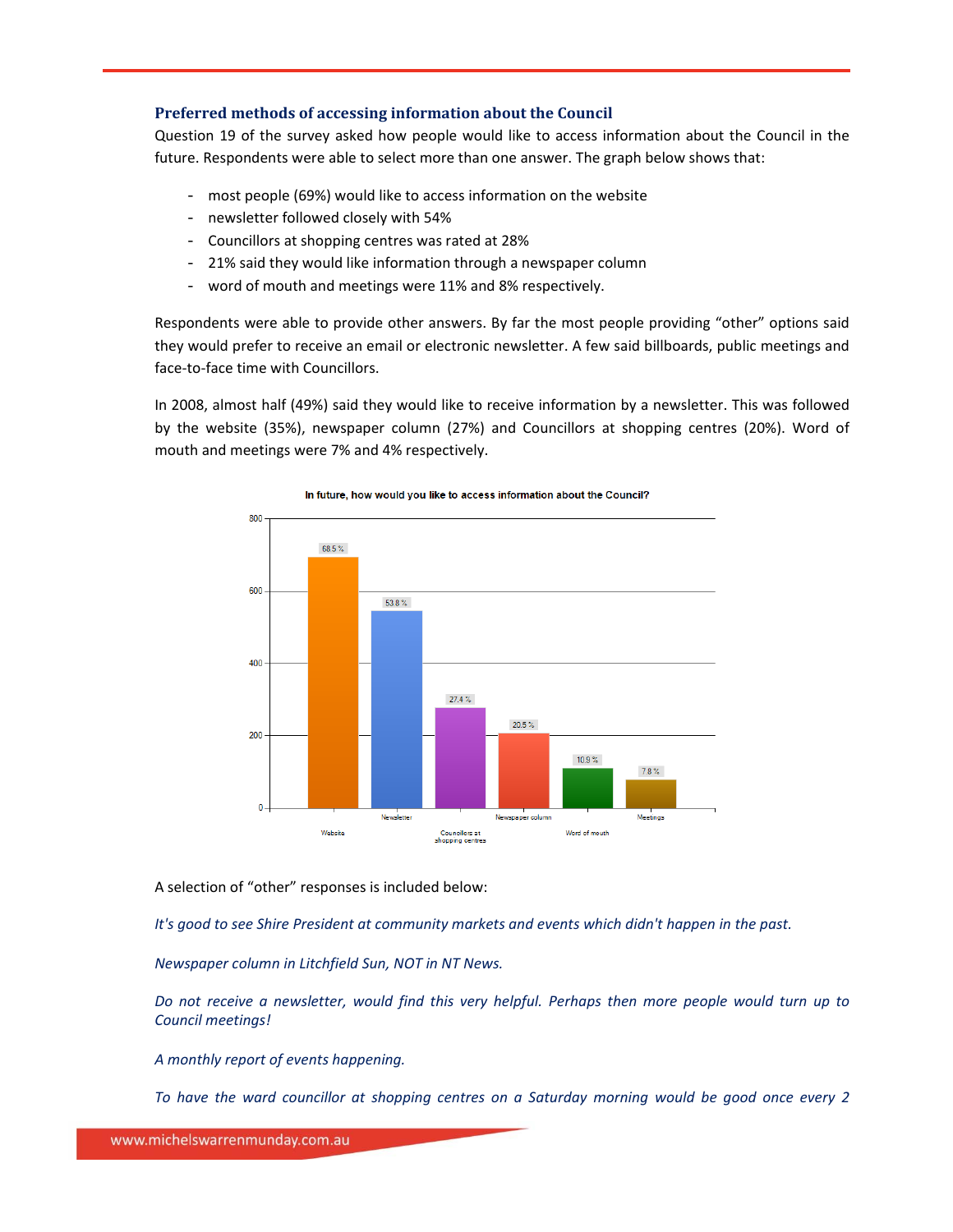*months is probably enough and a general newsletter occasionally. Minutes of meetings on the web are useful for people with access but often don't give the full story.*

*Email. That's a great way to be kept up to date.*

*Email newsletter? If the cost is not prohibitive.*

*e‐newsletter send to email addresses*

*Perhaps newsletter at shopping centres whatever is most cost effective*

*Councillor to come to local community centre or fire brigade for local area update or info session.*

Meetings are no good for me as they are held when I am at work and as yet have not occurred on a day *when I am not at work.*

*I think public meetings are extremely important for both council and constituents. I have been to public* meetings before and they can be very confronting for both council and constituents but they are live and *open to scrutiny ‐ the best way to govern.*

#### *Facebook or email*

would be great if the Berry Spings Rec reserve had a sign board, advertising meetings at the reserve as *well as council meetings, and advertising any up coming events etc*

*Post Box the same as i knew about this survey*

*noticeboard eg at shopping centres, po ‐‐ people seem to read them. Website should offer subscription to newsletter to be emailed. People aren't going to check website without an emailed reminder*

#### *Email newsletter would be great*

- As is the trend everywhere, it appears that people living in the Litchfield Municipality have increased their use of the internet and email, as 69% of respondents said they would like to receive information through the website. Most of the "other" responses were for email and email newsletters.
- The survey results indicate the best forms of communicating with ratepayers are through the website, email, electronic newsletters, councillors at shopping centres, and the newspaper column.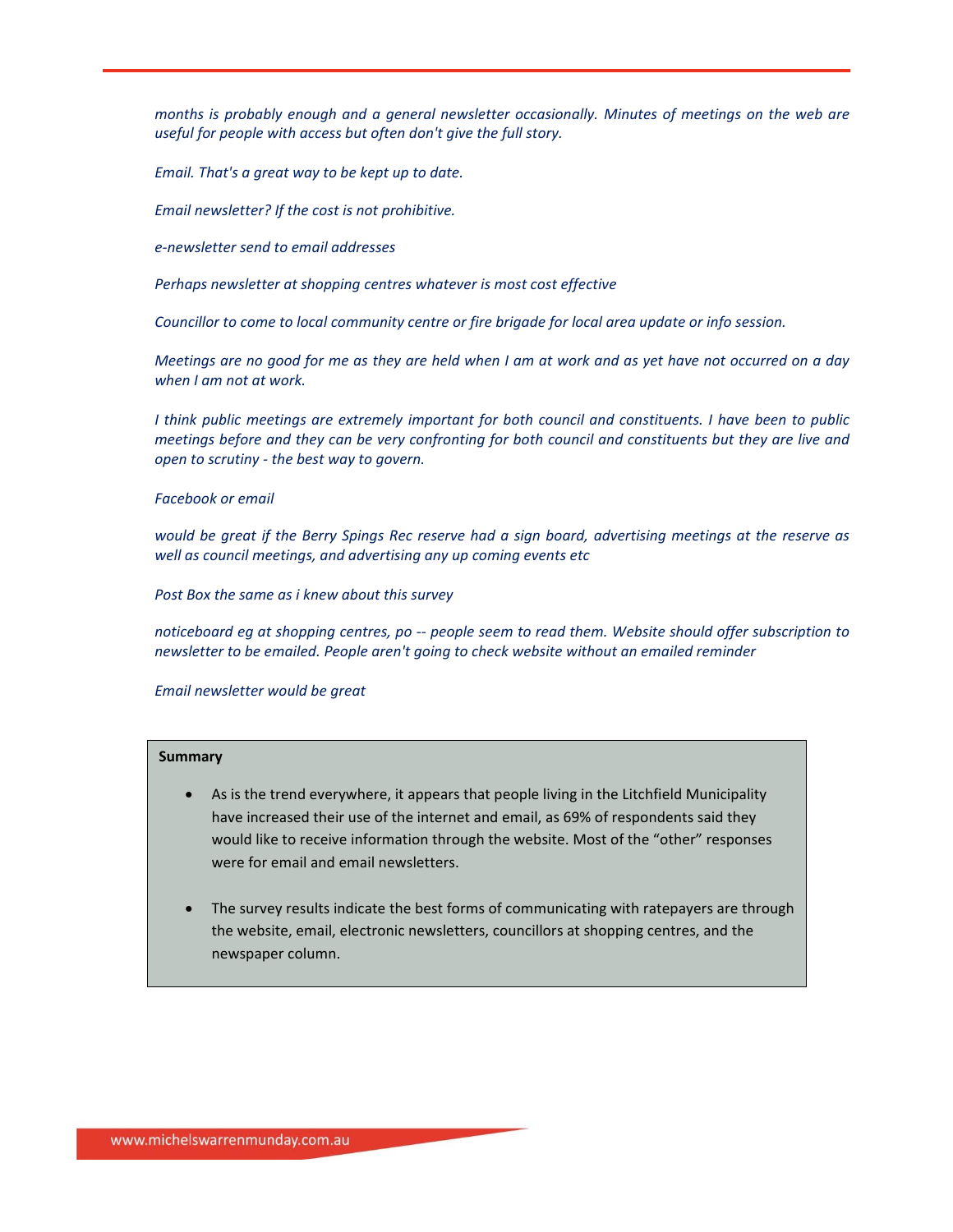## **16. Additional comments**

410 respondents provided additional comments at the end of the survey. The subject of the comments varied and included requests for sealing roads, creating footpaths, requests for a pool, keeping rates and services to a minimum, keeping the rural blocks and rural lifestyle, fixing road signs, problems with the recycling centre, general praise or criticism of the Council, and requests for more services. A random selection of comments is included below:

I welcome the opportunity to put forward what is important to me in my area. I have identified them in order of priority as set out below. 1. Dog control - there are often dogs wondering the streets in my area. I ride my push bike to the bus stop on a regular basis and am chased by dogs regularly. I am also a keen *conservationist and supporter of wildlife. 2. More signage to control speeding motors and to remind residents "wildlife crossing" particularly in wet areas. Such as Trippe Road south on the bend before Woodlands Road. Many wildlife get hit on that corner by speeding motorists. I often have people overtake* me on this bend....I live in the bush to enjoy the bush and I am sure I am not alone. 3. Litter control. I notice a lot of litter along the road side. This is further exacerbated by the slashers when they run over it and *spread it everywhere during the wet season roadside slashing patrols. Thank you and please do not hesitate to contact me should you have any queries.*

*Don't make Litchfield a little Palmerston/Darwin.*

*Look after local library*

I think overall the Municipality is a great place, with excellent facilities, great schools, but of bras there, roads are in fair to good condition, we just have to be aware when it comes to development it is a rural area where long term residents come to enjoy the peacefulness and serenity of it all that we don't end up *with the development of small blocks interspersed amongst larger blocks.*

*Keep up with the good work. Vehicle registration should be paying for roads and sealing. Fining people* who don't cover rubbish and green waste on tray tops and trailers going to the transfer station being *scattered evenly along*

the road which is often seen. Cemetery should be manged by the NT Government, it's a regional cemetery.

*A council nursery providing native trees and also fruit trees and vegetable seedlings.*

Give us rate payers value for money not just collect rates and not all of us use Freds pas or community areas we just go to work and come home but want some thing to show for our rate money like I said you *dont collect*

rubbish or mow my verges so what do I get for my money poorly maintained roads, a dump which will *soon only be open between 9‐5 and alot of empty promises*

It would be nice to recive rates notice four times a year with set payments so you know if you are upto *date with payments and not to close to Christmas period*

*A quarterly newsletter on council meetings what is on agenders to be more informed of councils intentions without having to go to the meetings to be informed*

*William road berry springs must be sealed urgently. After nearly 5 years of campaigning nothing has happened and response from council has been completely unacceptable. I will be emailing again to formally complain.*

The previous council had some reasonable ideas on planning for the future it would be a shame to see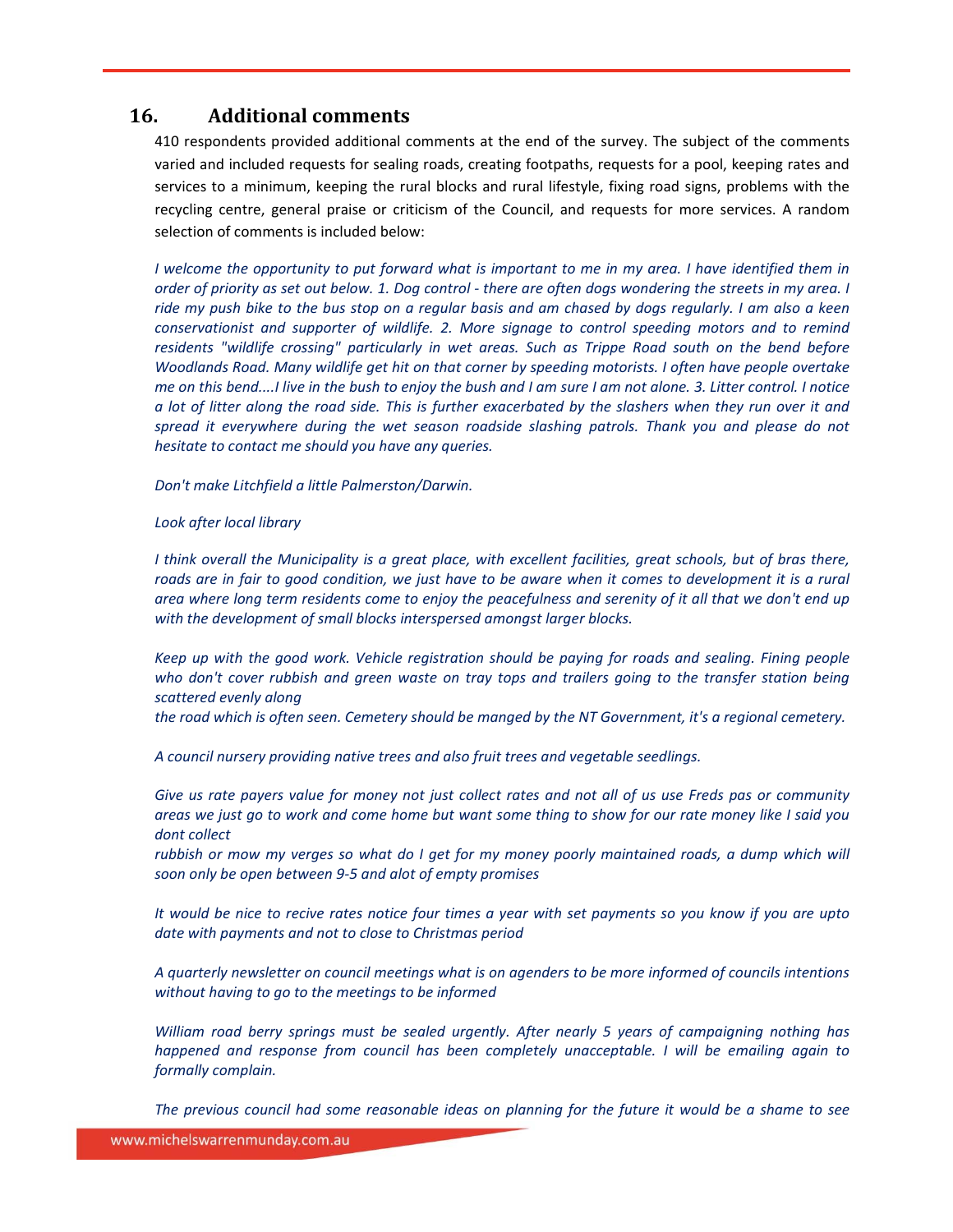*them abandoned with a new broom sweeps clean approach. Good ideas should be used. Ability to print the online survey form for personal record would have been useful.*

we really need to keep the areas with a rural feel and not let the suburbs move out to us

As Produce Road is very busy now, I would appreciate a bike path along this road, to make our children and people who walk, much safer, rather than take their lives into their hands on this very busy road.

there should be a suggestion site on the web site to allow people to put their ideas on what the council *should do. also the web site should have more information about how the council works and how the councillors get elected*

*and the process involved there as i wouldnt mind looking at sitting on the board*

I accept area of Shire is large however, newly developed areas had roads provided by developers and the *Council needs to make sure they are maintained proactively. Cement street signs in so that hoons hitting them smash their cars up so that it costs them. At moment you just stick poles in the dirt.*

I would like to meet at some stage with Mr McKay or a representative to discuss council maintenance options for the culvert on your property. Currently, we have the water from Bastin Road running onto our block and self-funded pipes and drainage have been installed to accomodate this. The culvert is hard to maintain and I would appreciate some assistance with the on-going maintenance of this area. Would be *great to hear from someone regarding this issue. Thanks Jo*

If you did the survey in paper form, not online, probably would get a lot more participants/feedback. Older people can,t fill the online survey We are very happy living in the Litchfield Shire. We prefer the rates to stay as low as possible even if this means not having the luxuries that Darwin City Council has eg. bitumen *footpaths, rubbish collection from residents etc.*

*Footpath/bikepath on Bees Creek rd and Coolalinga areas.*

I would like a new law put into place regarding people with clutter/car bodies all over there block as they *can be cyclone missiles which can result in people being hurt and properties being damaged*

Only recently moved here I'm a little disappointed in the lack of community. I really thought there would be more sense of community in a rural setting. I did have a meeting with Jerry Wood with another concerned resident about my concerns and what if any groups were available only to be told Id have to start my own. I work full time and Have a three year old and a husband in the army who is away for months at a time. So whilst not in a position to instigate a new surge of interest, i would love to offer my *time ( a couple of hours a month) to help making Howard Springs a more desirable community.*

Councilors - Do a Gerry Wood sit on street corners and discuss with residents the issues they have.

*Overall satisfied with how Litchfield Council operates. e.g. supply of fill to maintain our private road*

*So happy that you have some recycling at the Howard Springs dump.*

extremely hard job to balance needs of all residents against income from rates etc. a recycling centre at the tip which utilises the cash for containers concept might be a way to bring extra revenue into the shire?

*i love my block, i love the bush and ilove the people of the shire. a real melting pot.*